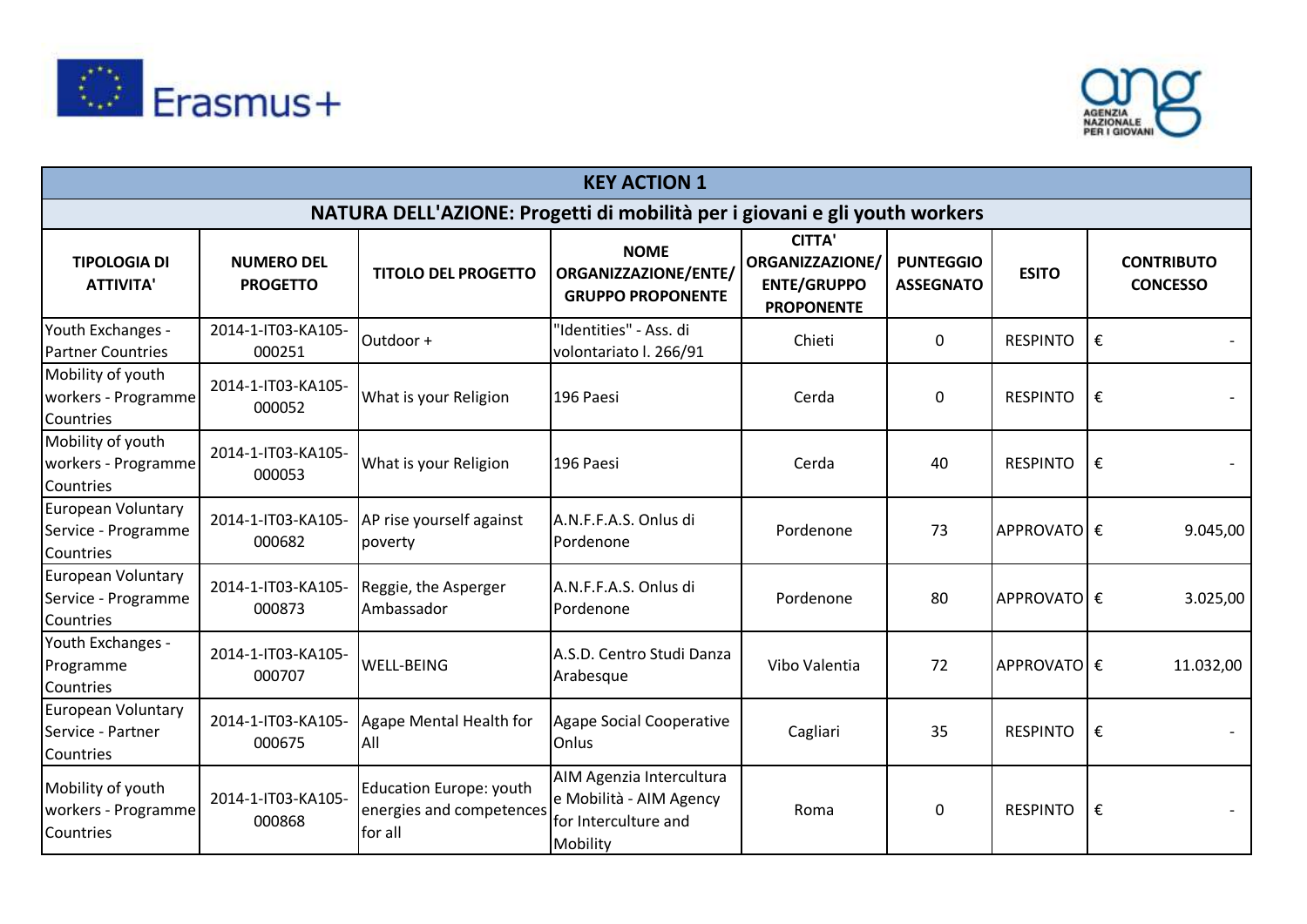| Mobility of youth<br>workers - Programme<br>Countries | 2014-1-IT03-KA105-<br>000920 | Education Europe: youth<br>energies and competences<br>for all | AIM Agenzia Intercultura<br>e Mobilità - AIM Agency<br>for Interculture and<br>Mobility | Roma              | $\mathbf 0$ | <b>RESPINTO</b> | € |           |
|-------------------------------------------------------|------------------------------|----------------------------------------------------------------|-----------------------------------------------------------------------------------------|-------------------|-------------|-----------------|---|-----------|
| Youth Exchanges -<br><b>Partner Countries</b>         | 2014-1-IT03-KA105-<br>000814 | International Youth Camp<br>2014 - Go 4 It!                    | AltaFermentazione                                                                       | Cavriago          | $\mathbf 0$ | <b>RESPINTO</b> | € |           |
| Mobility of youth<br>workers - Programme<br>Countries | 2014-1-IT03-KA105-<br>000705 | NODE - Network<br>Organization dot Europe                      | Alter Eco                                                                               | Macerata          | $\Omega$    | <b>RESPINTO</b> | € |           |
| Mobility of youth<br>workers - Programme<br>Countries | 2014-1-IT03-KA105-<br>000732 | NODE - Network<br>Organization dot Europe                      | Alter Eco                                                                               | Macerata          | 52          | <b>RESPINTO</b> | € |           |
| Mobility of youth<br>workers - Partner<br>Countries   | 2014-1-IT03-KA105-<br>000750 | NEW CHALLENGES - NEW<br><b>OPPORTUNITIES</b>                   | <b>AMESCI</b>                                                                           | Napoli            | 63          | APPROVATO €     |   | 24.150,00 |
| Youth Exchanges -<br>Programme<br>Countries           | 2014-1-IT03-KA105-<br>000915 | imPARIamo                                                      | AMFI Agenzia per la<br>Mobilità e la Formazione<br>Internazionale                       | Celano            | $\mathbf 0$ | <b>RESPINTO</b> | € |           |
| Youth Exchanges -<br>Programme<br>Countries           | 2014-1-IT03-KA105-<br>000807 | <b>Walls come tumbling</b><br>down                             | Amici della Cultura Onlus                                                               | Potenza           | $\mathbf 0$ | <b>RESPINTO</b> | € |           |
| Youth Exchanges -<br>Programme<br>Countries           | 2014-1-IT03-KA105-<br>000777 | MOVE, ACT, SHAKE AND<br>SHARE!                                 | <b>APS LA FENICE</b>                                                                    | Tortona           | 75          | APPROVATO €     |   | 11.084,00 |
| European Voluntary<br>Service - Partner<br>Countries  | 2014-1-IT03-KA105-<br>000754 | <b>CENTER FOR</b><br>PSYCHOTHERAPY AND<br><b>EDUCATION</b>     | Arci Comitato Territoriale<br>di Catania                                                | Catania           | 60          | APPROVATOE€     |   | 6.365,00  |
| Youth Exchanges -<br>Programme<br>Countries           | 2014-1-IT03-KA105-<br>000769 | Creo (en) un mundo mejor                                       | Arci Comitato Territoriale<br>di Catania                                                | Catania           | 75          | APPROVATOE€     |   | 16.640,00 |
| Youth Exchanges -<br>Programme<br>Countries           | 2014-1-IT03-KA105-<br>000765 | Vagalume                                                       | Arci La Quercia                                                                         | Cinisello Balsamo | 80          | APPROVATO €     |   | 10.262,00 |
| Youth Exchanges -<br>Programme<br>Countries           | 2014-1-IT03-KA105-<br>000809 | Let's theater                                                  | Arci Punto 99                                                                           | Grumo Nevano      | $\mathbf 0$ | <b>RESPINTO</b> | € |           |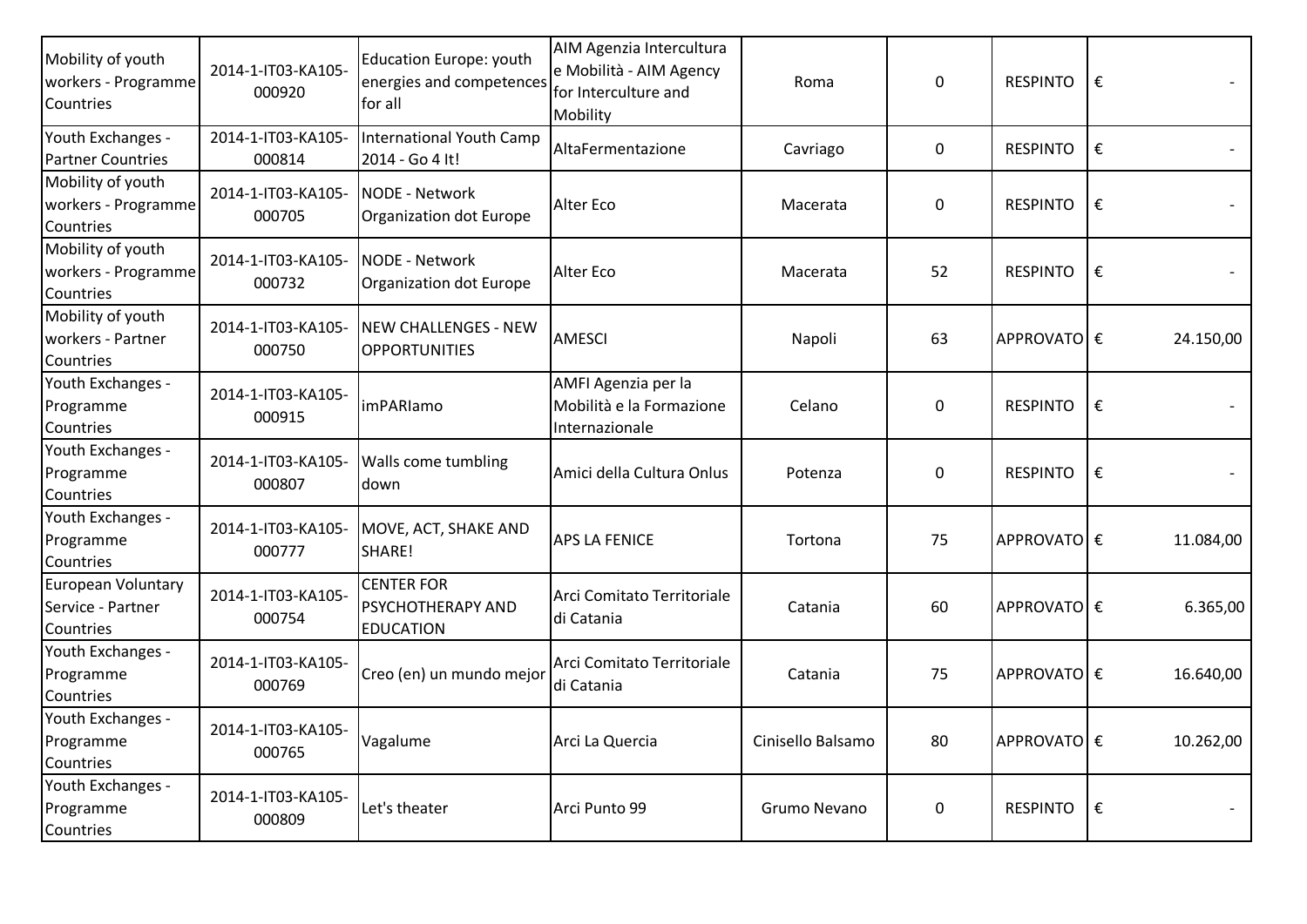| Youth Exchanges -<br>Programme<br>Countries           | 2014-1-IT03-KA105-<br>000748 | gusto salute                                                                                                                                                                                                                                 | Argo.Menti                                            | Malè          | 73               | APPROVATO €     |   | 14.690,00 |
|-------------------------------------------------------|------------------------------|----------------------------------------------------------------------------------------------------------------------------------------------------------------------------------------------------------------------------------------------|-------------------------------------------------------|---------------|------------------|-----------------|---|-----------|
| Youth Exchanges -<br>Programme<br>Countries           | 2014-1-IT03-KA105-<br>000660 | European youth at work<br>on shared non-formal and<br>informal learning activities<br>enhancing skills and<br>competences of young<br>people for their active<br>citizenship, participation<br>to the labour market, and<br>entrepreneurship | Arte Cultura e Dintorni                               | Gubbio        | $\pmb{0}$        | <b>RESPINTO</b> | € |           |
| Youth Exchanges -<br><b>Partner Countries</b>         | 2014-1-IT03-KA105-<br>000916 | Ready to move! new<br>network for culture and<br>creativity                                                                                                                                                                                  | Artimbanco                                            | Cecina Ll     | 0                | <b>RESPINTO</b> | € |           |
| Youth Exchanges -<br>Programme<br>Countries           | 2014-1-IT03-KA105-<br>000696 | <b>Embrace Nature through</b><br>Environmental Approach                                                                                                                                                                                      | <b>ASAP Europe</b>                                    | Fasano        | 0                | <b>RESPINTO</b> | € |           |
| Mobility of youth<br>workers - Programme<br>Countries | 2014-1-IT03-KA105-<br>000783 | <b>Coaching Youth Workers</b>                                                                                                                                                                                                                | <b>ASAP Europe</b>                                    | Fasano        | 50               | <b>RESPINTO</b> | € |           |
| Mobility of youth<br>workers - Programme<br>Countries | 2014-1-IT03-KA105-<br>000697 | Training For Facilitators of<br><b>International Youth</b><br>Projects                                                                                                                                                                       | <b>ASAP Europe</b>                                    | Fasano        | 54               | <b>RESPINTO</b> | € |           |
| Youth Exchanges -<br>Programme<br>Countries           | 2014-1-IT03-KA105-<br>000708 | Mr. Sea                                                                                                                                                                                                                                      | <b>ASCUPS - Associazione</b><br>Culturale Porto Salvo | Vibo Valentia | $\boldsymbol{0}$ | <b>RESPINTO</b> | € |           |
| Youth Exchanges -<br>Programme<br>Countries           | 2014-1-IT03-KA105-<br>000736 | Mr. Sea                                                                                                                                                                                                                                      | <b>ASCUPS - Associazione</b><br>Culturale Porto Salvo | Vibo Valentia | 74               | APPROVATO €     |   | 10.232,00 |
| European Voluntary<br>Service - Partner<br>Countries  | 2014-1-IT03-KA105-<br>000710 | <b>AZIONI IN MOVIMENTO</b>                                                                                                                                                                                                                   | Ass. Movimentazioni                                   | Pescara       | $\pmb{0}$        | <b>RESPINTO</b> | € |           |
| European Voluntary<br>Service - Partner<br>Countries  | 2014-1-IT03-KA105-<br>000906 | <b>AZIONI IN MOVIMENTO</b>                                                                                                                                                                                                                   | Ass. Movimentazioni                                   | Pescara       | 75               | APPROVATO €     |   | 16.800,00 |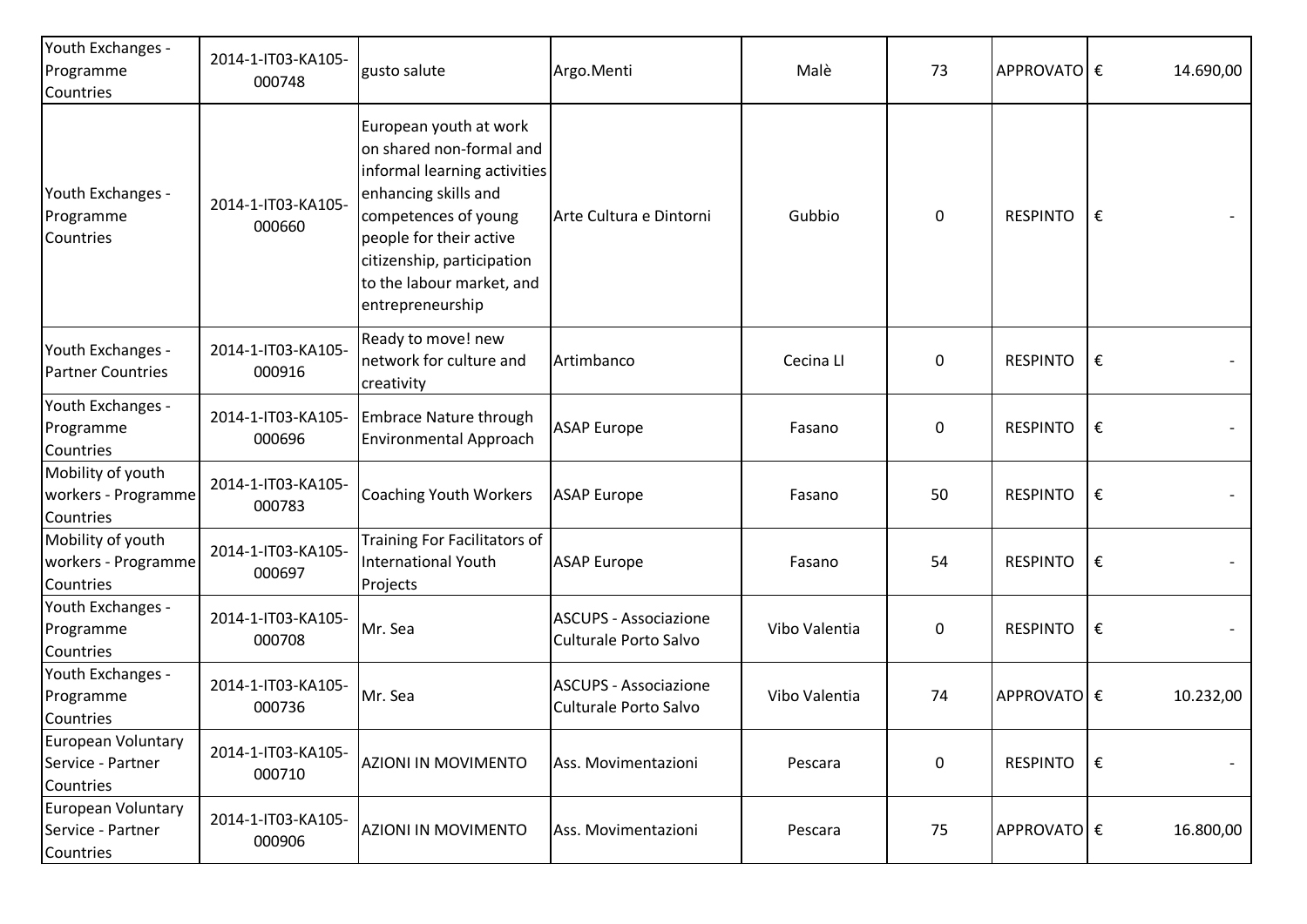| Youth Exchanges -<br>Programme<br>Countries                   | 2014-1-IT03-KA105-<br>000890 | "The colors f diversity"                                                                          | Associazione "Gruppo<br>Folclorico Gregoriano"                           | S. Gregorio Magno        | $\boldsymbol{0}$ | <b>RESPINTO</b> | €  |           |
|---------------------------------------------------------------|------------------------------|---------------------------------------------------------------------------------------------------|--------------------------------------------------------------------------|--------------------------|------------------|-----------------|----|-----------|
| Youth Exchanges -<br>Programme<br>Countries                   | 2014-1-IT03-KA105-<br>000905 | "The colors f diversity"                                                                          | Associazione "Gruppo<br>Folclorico Gregoriano"                           | S. Gregorio Magno        | 42               | <b>RESPINTO</b> | €  |           |
| Mobility of youth<br>workers - Programme<br>Countries         | 2014-1-IT03-KA105-<br>000688 | Winners On Work - WOW                                                                             | Associazione Agrado                                                      | Vinci                    | 78               | APPROVATO €     |    | 36.342,00 |
| Mobility of youth<br>workers - Partner<br>Countries           | 2014-1-IT03-KA105-<br>000669 | L'accoglienza ai tempi<br>della crisi: dalla prima<br>assistenza ai progetti<br>autonomia         | Associazione Amici della<br>Caritas di Ferrara-<br>Comacchio             | Ferrara                  | $\boldsymbol{0}$ | <b>RESPINTO</b> | €  |           |
| <b>European Voluntary</b><br>Service - Programme<br>Countries | 2014-1-IT03-KA105-<br>000662 | Therapeutic riding: an<br>experience with people<br>and horses.                                   | Associazione Anche noi a<br>cavallo - Centro di<br>Rieducazione Equestre | Porcia                   | $\boldsymbol{0}$ | <b>RESPINTO</b> | €  |           |
| European Voluntary<br>Service - Programme<br>Countries        | 2014-1-IT03-KA105-<br>000667 | Therapeutic riding: an<br>experience with people<br>and horses.                                   | Associazione Anche noi a<br>cavallo - Centro di<br>Rieducazione Equestre | Porcia                   | 67               | APPROVATO €     |    | 8.975,00  |
| Youth Exchanges -<br>Programme<br>Countries                   | 2014-1-IT03-KA105<br>000109  | The courage of other's<br>opinions; imagine, create,<br>live. An active citizenship<br>simulation | Associazione Artemide<br>A.p.s.                                          | Orvieto                  | 62               | APPROVATO €     |    | 16.875,00 |
| Youth Exchanges -<br>Programme<br>Countries                   | 2014-1-IT03-KA105-<br>000083 | Give to European a<br>Chance!                                                                     | Associazione Attiva-<br>Mente                                            | Modica                   | $\boldsymbol{0}$ | <b>RESPINTO</b> | €  |           |
| Mobility of youth<br>workers - Programme<br>Countries         | 2014-1-IT03-KA105-<br>000303 | Preservation for<br>Regeneration                                                                  | Associazione Costiera<br>Amalfitana Riserva<br>Biosfera                  | Tramonti                 | 54               | <b>RESPINTO</b> | €  |           |
| Youth Exchanges -<br>Programme<br>Countries                   | 2014-1-IT03-KA105-<br>000831 | From Harm to Harmony<br>through heARTS                                                            | Associazione Culturale<br>Callystoarts                                   | San Giorgio a<br>Cremano | 53               | RESPINTO        | €  |           |
| Mobility of youth<br>workers - Programme<br>Countries         | 2014-1-IT03-KA105-<br>000832 | <b>Youthpass Navigators</b>                                                                       | Associazione Culturale<br>Callystoarts                                   | San Giorgio a<br>Cremano | 62               | APPROVATO €     |    | 14.190,00 |
| Mobility of youth<br>workers - Programme<br>Countries         | 2014-1-IT03-KA105-<br>000174 | Art and mass media in our<br>days                                                                 | Associazione Culturale di<br>Promozione Sociale<br>Gentle Giant          | Ardea                    | 42               | <b>RESPINTO</b> | ∣€ |           |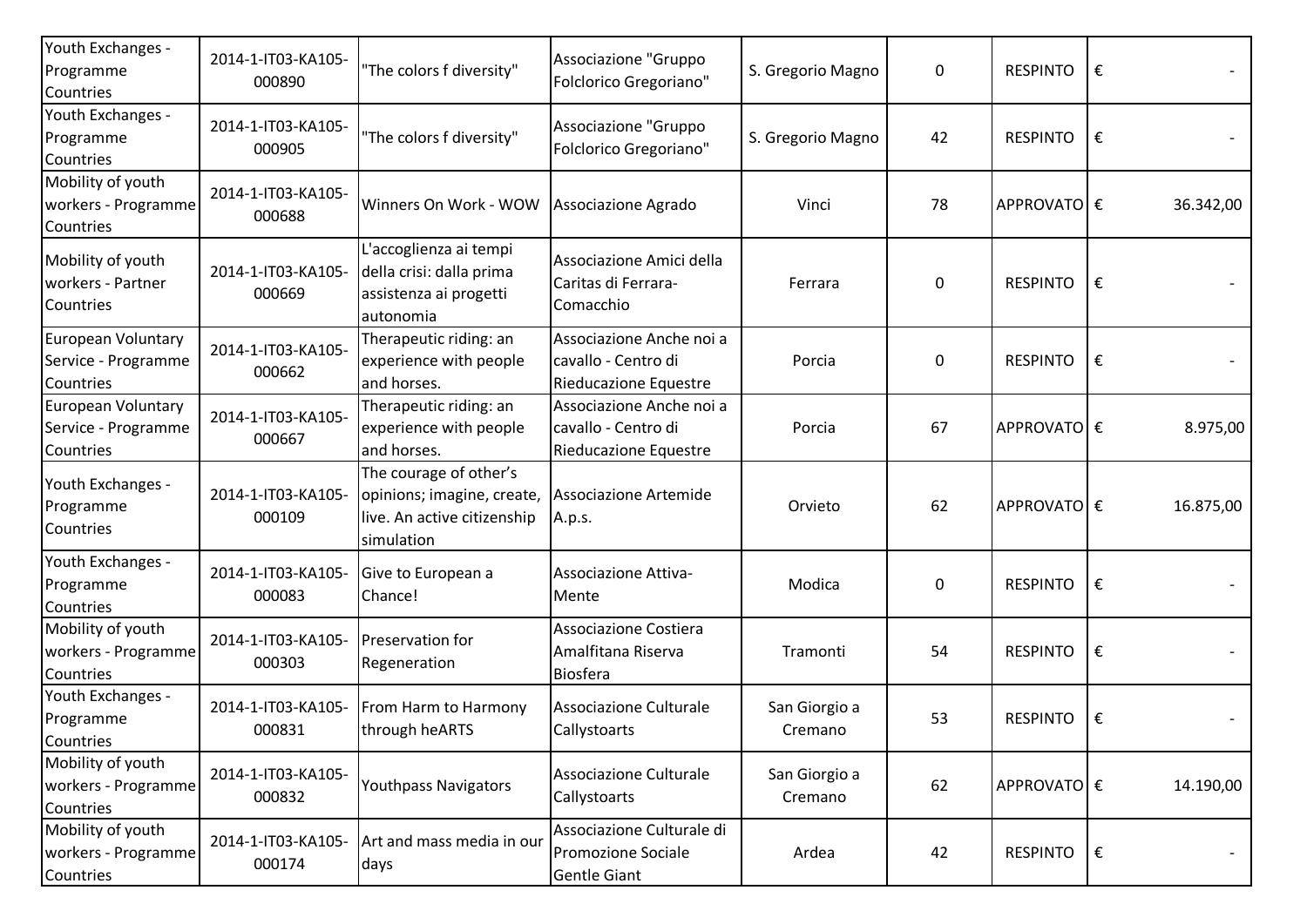| Youth Exchanges -<br><b>Partner Countries</b>                                                                    | 2014-1-IT03-KA105-<br>000075 | Segni in Europa                                                                       | Associazione Culturale<br>Eufemia                                            | Torino           | $\mathbf 0$ | <b>RESPINTO</b> | € |           |
|------------------------------------------------------------------------------------------------------------------|------------------------------|---------------------------------------------------------------------------------------|------------------------------------------------------------------------------|------------------|-------------|-----------------|---|-----------|
| Youth Exchanges -<br><b>Partner Countries</b>                                                                    | 2014-1-IT03-KA105-<br>000728 | Segni in Europa                                                                       | Associazione Culturale<br>Eufemia                                            | Torino           | 72          | APPROVATO €     |   | 22.652,00 |
| Youth Exchanges -<br><b>Partner Countries</b>                                                                    | 2014-1-IT03-KA105-<br>000087 | "Youth and Integration"                                                               | Associazione Culturale<br>folcloristica La Nuova<br>Compagnia Città di Cerda | Cerda            | 50          | <b>RESPINTO</b> | € |           |
| Youth Exchanges -<br>Programme<br>Countries                                                                      | 2014-1-IT03-KA105-<br>000162 | Journalism Network of<br>European Youth                                               | Associazione Culturale<br>Funamboli                                          | Viterbo          | 43          | <b>RESPINTO</b> | € |           |
| Youth Exchanges -<br>Programme<br>Countries                                                                      | 2014-1-IT03-KA105-<br>000711 | Youth Partecipation and<br><b>European Elections</b>                                  | Associazione Culturale<br>Giovanile Moby Dick                                | Eboli            | 60          | APPROVATO €     |   | 25.470,00 |
| Youth Exchanges -<br><b>Partner Countries</b>                                                                    | 2014-1-IT03-KA105-<br>000160 | JAM III - Play for Inclusion                                                          | Associazione Culturale<br>Link                                               | Altamura         | $\mathbf 0$ | <b>RESPINTO</b> | € |           |
| European Voluntary<br>Service - Programme<br>Countries, Mobility of<br>youth workers -<br>Programme<br>Countries | 2014-1-IT03-KA105-<br>000200 | Una Chance per Tutti                                                                  | Associazione Culturale<br>Link                                               | Altamura         | 75          | APPROVATO €     |   | 36.131,00 |
| Youth Exchanges -<br>Programme<br>Countries                                                                      | 2014-1-IT03-KA105-<br>000745 | <b>Diet Sharing</b>                                                                   | Associazione culturale<br>L'Isola Che Non C'é                                | Putignano        | 65          | APPROVATOI €    |   | 17.180,00 |
| Youth Exchanges -<br>Programme<br>Countries                                                                      | 2014-1-IT03-KA105-<br>000865 | <b>SPORT AND ENVIROMENT</b><br><b>FOR YOUTH</b>                                       | Associazione culturale<br>Nieddì                                             | narbolia         | 62          | APPROVATO €     |   | 12.150,00 |
| Mobility of youth<br>workers - Programme<br>Countries                                                            | 2014-1-IT03-KA105-<br>000761 | WE ARE B.E.S.T. - We Are<br><b>Building Employability,</b><br><b>Skills and Tools</b> | <b>ASSOCIAZIONE</b><br><b>CULTURALE STRAUSS</b>                              | <b>MUSSOMELI</b> | 66          | APPROVATO €     |   | 27.410,00 |
| Youth Exchanges -<br>Programme<br>Countries                                                                      | 2014-1-IT03-KA105-<br>000726 | "United by sing"                                                                      | Associazione di Canti e<br>danze Popolari Città di<br>Trapani                | Trapani          | 61          | APPROVATO €     |   | 19.184,00 |
| European Voluntary<br>Service - Programme<br>Countries                                                           | 2014-1-IT03-KA105-<br>000733 | Social Environment &<br>Natural Environmenta<br>European comparison                   | Associazione di<br>Cooperanti Tulime ONLUS                                   | Carini           | 79          | APPROVATO €     |   | 28.150,00 |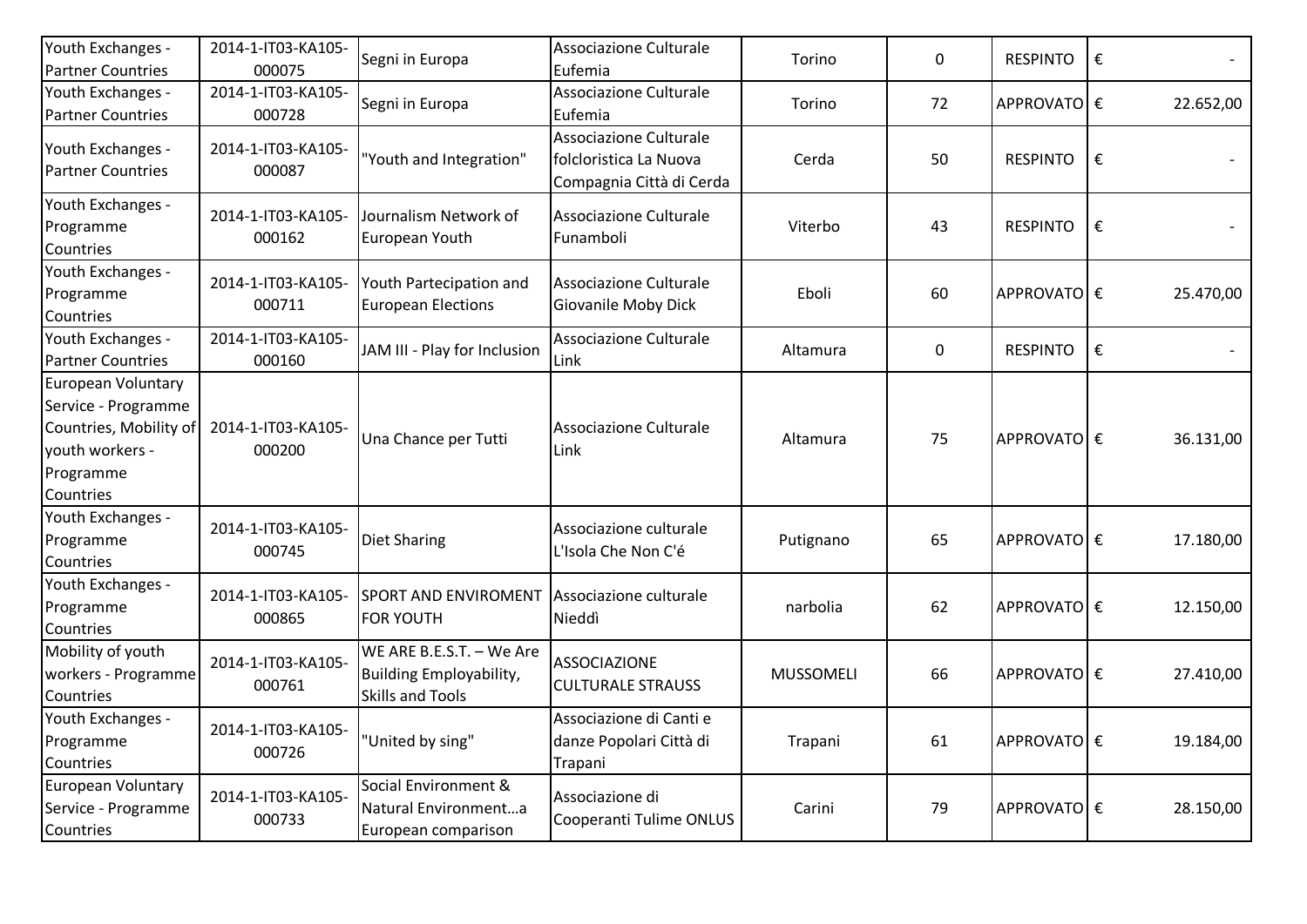| Youth Exchanges -<br>Programme<br>Countries                                                                   | 2014-1-IT03-KA105-<br>000722 | Music for brotherhood                                        | Associazione di<br>Promozione Sociale "YES -<br>Youth Europe and<br>Solidarity" | Potenza         | $\mathbf 0$ | <b>RESPINTO</b> | € |           |
|---------------------------------------------------------------------------------------------------------------|------------------------------|--------------------------------------------------------------|---------------------------------------------------------------------------------|-----------------|-------------|-----------------|---|-----------|
| Youth Exchanges -<br>Programme<br>Countries                                                                   | 2014-1-IT03-KA105-<br>000723 | Music for brotherhood                                        | Associazione di<br>Promozione Sociale "YES -<br>Youth Europe and<br>Solidarity" | Potenza         | $\mathbf 0$ | <b>RESPINTO</b> | € |           |
| Mobility of youth<br>workers - Partner<br>Countries                                                           | 2014-1-IT03-KA105-<br>000843 | Sport is friendship                                          | Associazione di<br>Promozione Sociale<br>Fyuture                                | <b>Biella</b>   | 37          | <b>RESPINTO</b> | € |           |
| Mobility of youth<br>workers - Partner<br>Countries                                                           | 2014-1-IT03-KA105-<br>000846 | Young online                                                 | Associazione di<br>Promozione Sociale<br>Fyuture                                | <b>Biella</b>   | 46          | <b>RESPINTO</b> | € |           |
| Youth Exchanges -<br>Programme<br>Countries                                                                   | 2014-1-IT03-KA105-<br>000757 | Food4Thought 4                                               | <b>ASSOCIAZIONE DI</b><br>PROMOZIONE SOCIALE<br><b>JOINT</b>                    | <b>MILANO</b>   | 77          | APPROVATO €     |   | 24.424,00 |
| Mobility of youth<br>workers - Programme<br>Countries                                                         | 2014-1-IT03-KA105-<br>000774 | E.co.creations: art, nature<br>and ecology                   | Associazione di<br>Promozione Sociale SEI                                       | <b>Brindisi</b> | $\mathbf 0$ | <b>RESPINTO</b> | € |           |
| Youth Exchanges -<br>Programme<br>Countries                                                                   | 2014-1-IT03-KA105-<br>000673 | B.A.B.E.L.: Boosting<br>Abilities By Empowering<br>Languages | Associazione di<br>promozione turistica e<br>sociale In Tour                    | Vibo Valentia   | 0           | <b>RESPINTO</b> | € |           |
| Youth Exchanges -<br>Programme<br>Countries                                                                   | 2014-1-IT03-KA105-<br>000747 | B.A.B.E.L.: Boosting<br>Abilities By Empowering<br>Languages | Associazione di<br>promozione turistica e<br>sociale In Tour                    | Vibo Valentia   | 62          | APPROVATO €     |   | 15.955,00 |
| Mobility of youth<br>workers - Programme<br>Countries                                                         | 2014-1-IT03-KA105-<br>000746 | EU StartUp                                                   | Associazione di<br>promozione turistica e<br>sociale In Tour                    | Vibo Valentia   | 73          | APPROVATO €     |   | 19.310,00 |
| Youth Exchanges -<br>Programme<br>Countries                                                                   | 2014-1-IT03-KA105-<br>000900 | Start Me Up!                                                 | Associazione di Studenti di<br>Ingegneria Aerospaziale                          | Palermo         | 71          | APPROVATO €     |   | 14.184,00 |
| Mobility of youth<br>workers - Partner<br>Countries, Mobility of<br>youth workers -<br>Programme<br>Countries | 2014-1-IT03-KA105-<br>000175 | Open windows                                                 | Associazione di<br><b>Volontariato INCREDERE</b>                                | Rome            | 64          | APPROVATO €     |   | 25.149,00 |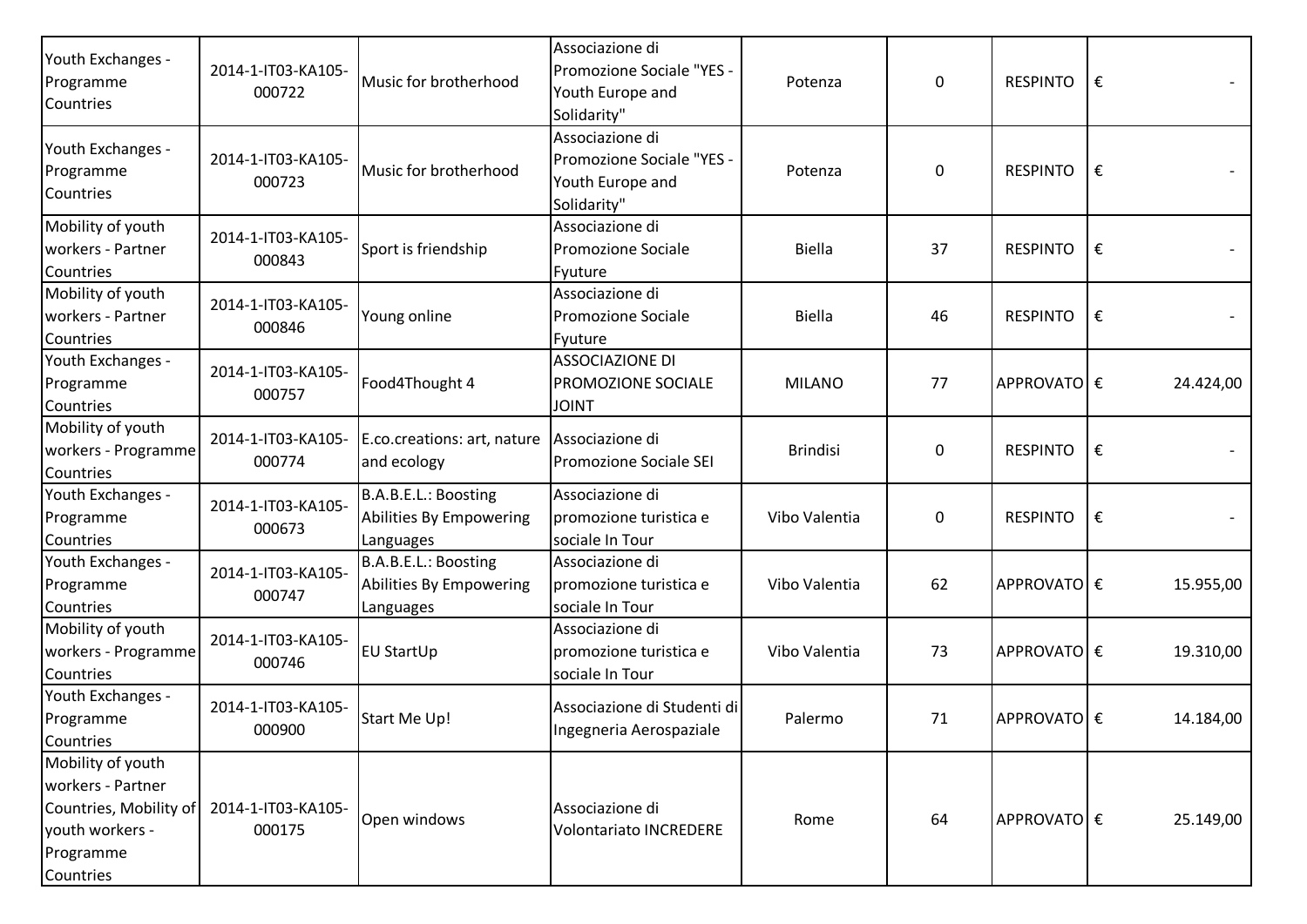| Youth Exchanges -<br>Programme<br>Countries         | 2014-1-IT03-KA105-<br>000782 | (EU)QUALITY                                                          | Associazione Energie<br>Unite per la Ricerca<br>l'Educazione la Cultura e<br>l'Arte (EURECA) | Viterbo                                | 65          | APPROVATO €     |   | 30.562,00 |
|-----------------------------------------------------|------------------------------|----------------------------------------------------------------------|----------------------------------------------------------------------------------------------|----------------------------------------|-------------|-----------------|---|-----------|
| Youth Exchanges -<br><b>Partner Countries</b>       | 2014-1-IT03-KA105-<br>000917 | Job Seekers Today,<br><b>Entrepreneurs of</b><br>Tomorrow            | <b>Associazione Eurobox</b>                                                                  | Civitella in Val di<br>Chiana (Arezzo) | 53          | <b>RESPINTO</b> | € |           |
| Mobility of youth<br>workers - Partner<br>Countries | 2014-1-IT03-KA105-<br>000835 | 'New Horizons, New<br>Partnerships"                                  | Associazione Eurobox                                                                         | Civitella in Val di<br>Chiana (Arezzo) | 69          | APPROVATO €     |   | 13.606,00 |
| Youth Exchanges -<br>Programme<br>Countries         | 2014-1-IT03-KA105-<br>000825 | GustiAmo Palermo                                                     | Associazione Faremondi                                                                       | Palermo                                | 0           | <b>RESPINTO</b> | € |           |
| Youth Exchanges -<br>Programme<br>Countries         | 2014-1-IT03-KA105-<br>000862 | GustiAmo Palermo                                                     | Associazione Faremondi                                                                       | Palermo                                | $\mathbf 0$ | <b>RESPINTO</b> | € |           |
| Mobility of youth<br>workers - Partner<br>Countries | 2014-1-IT03-KA105-<br>000881 | Let's talk about identity                                            | <b>Associazione GIOSEF-</b><br><b>UNITO</b>                                                  | Torino                                 | 53          | <b>RESPINTO</b> | € |           |
| Youth Exchanges -<br><b>Partner Countries</b>       | 2014-1-IT03-KA105-<br>000902 | Patrimonio e Futuro                                                  | Associazione giovanile di<br>promozione sociale "I<br>Ragazzi del Centro Tau -<br>onlus"     | Palermo                                | 49          | <b>RESPINTO</b> | € |           |
| Youth Exchanges -<br><b>Partner Countries</b>       | 2014-1-IT03-KA105-<br>000826 | Communication on stage:<br>fostering knowledge,<br>empowering skills | Associazione<br>Giovaninsieme                                                                | Nole                                   | 65          | APPROVATO €     |   | 13.990,00 |
| Youth Exchanges -<br>Programme<br>Countries         | 2014-1-IT03-KA105-<br>000856 | Share Culture, Save Water Associazione Icarus                        |                                                                                              | Palermo                                | 53          | <b>RESPINTO</b> | € |           |
| Youth Exchanges -<br><b>Partner Countries</b>       | 2014-1-IT03-KA105-<br>000691 | Europe Multimedia<br>Campus                                          | Associazione Imagine<br>Factory                                                              | Milano                                 | $\pmb{0}$   | <b>RESPINTO</b> | € |           |
| Youth Exchanges -<br><b>Partner Countries</b>       | 2014-1-IT03-KA105-<br>000692 | Europe Multimedia<br>Campus                                          | Associazione Imagine<br>Factory                                                              | Milano                                 | 0           | <b>RESPINTO</b> | € |           |
| Youth Exchanges -<br><b>Partner Countries</b>       | 2014-1-IT03-KA105-<br>000703 | Europe Multimedia<br>Campus                                          | Associazione Imagine<br>Factory                                                              | Milano                                 | 0           | <b>RESPINTO</b> | € |           |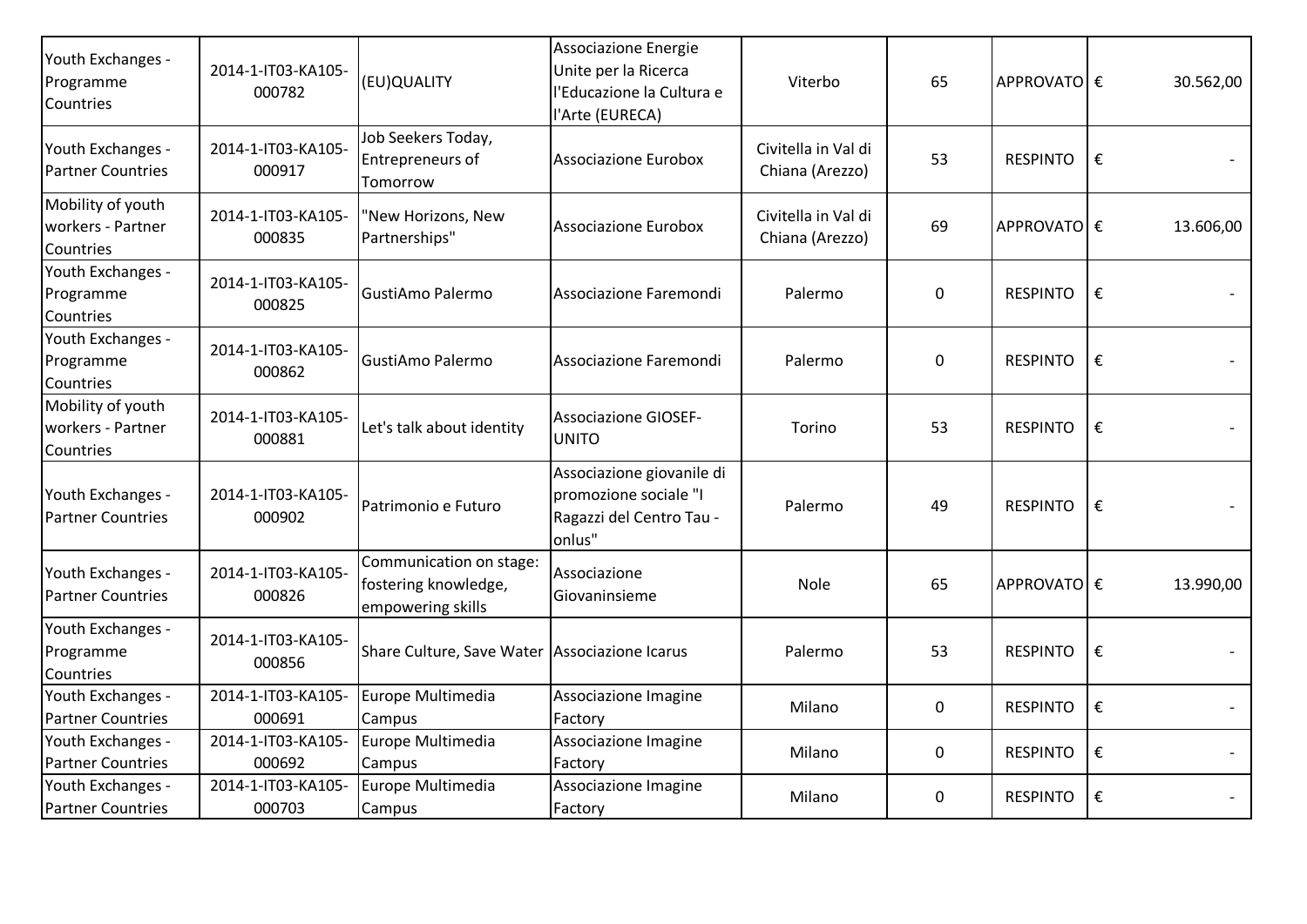| European Voluntary<br>Service - Partner<br>Countries, European<br>Voluntary Service -<br>Programme<br>Countries | 2014-1-IT03-KA105-<br>000672 | Boosting a Real Inclusion<br>through the Development<br>of inter-Generational and<br>cultural Exchanges | Associazione InCo -<br>Interculturalità &<br>Comunicazione                               | Trento             | 62 | APPROVATO €     |   | 36.250,00 |
|-----------------------------------------------------------------------------------------------------------------|------------------------------|---------------------------------------------------------------------------------------------------------|------------------------------------------------------------------------------------------|--------------------|----|-----------------|---|-----------|
| Mobility of youth<br>workers - Programme<br>Countries                                                           | 2014-1-IT03-KA105-<br>000845 | TC: Youth Exchange from<br>A(pplication) to Z(ero)<br>problems                                          | <b>ASSOCIAZIONE</b><br><b>INFORMAGIOVANI</b>                                             | PALERMO            | 65 | APPROVATO €     |   | 25.553,00 |
| Youth Exchanges -<br>Programme<br>Countries                                                                     | 2014-1-IT03-KA105-<br>000698 | <b>E-Motion: Theater and</b><br>Video-Art against<br>xenophoby                                          | Associazione La Stazione                                                                 | San Miniato        | 62 | APPROVATOE€     |   | 12.120,00 |
| Mobility of youth<br>workers - Programme<br>Countries                                                           | 2014-1-IT03-KA105-<br>000763 | The Perfect Match:<br>Training program to<br>overcome boundaries                                        | <b>ASSOCIAZIONE LUNARIA</b>                                                              | <b>ROMA</b>        | 74 | APPROVATOE€     |   | 51.141,00 |
| Youth Exchanges -<br>Programme<br>Countries                                                                     | 2014-1-IT03-KA105-<br>000712 | Sport and Travels for All<br>Disables: Innumerable<br>Opportunities                                     | Associazione nazionale<br>mutilati e invalidi civili,<br>Sezione provinciale di<br>Parma | Parma              | 48 | <b>RESPINTO</b> | € |           |
| Mobility of youth<br>workers - Partner<br>Countries                                                             | 2014-1-IT03-KA105-<br>000823 | TheatrAbility. When<br>disability becomes<br>theatrical ability                                         | <b>ASSOCIAZIONE OFFICINE</b><br><b>DUENDE</b>                                            | <b>PORTOGRUARO</b> | 68 | APPROVATOE€     |   | 13.590,00 |
| Youth Exchanges -<br>Programme<br>Countries                                                                     | 2014-1-IT03-KA105-<br>000822 | EcoTheater. Growing<br>culture, growing Europe.                                                         | <b>ASSOCIAZIONE OFFICINE</b><br><b>DUENDE</b>                                            | <b>PORTOGRUARO</b> | 72 | APPROVATOE€     |   | 17.460,00 |
| Youth Exchanges -<br><b>Partner Countries</b>                                                                   | 2014-1-IT03-KA105-<br>000725 | "Music for Integration"                                                                                 | Associazione Socio -<br>Culturale "Officina della<br>Creatività"                         | Pignola (PZ)       | 0  | <b>RESPINTO</b> | € |           |
| Mobility of youth<br>workers - Partner<br>Countries                                                             | 2014-1-IT03-KA105-<br>000755 | Youth Leaders+                                                                                          | Associazione Studenti per<br>la Città                                                    | Cagliari           | 56 | <b>RESPINTO</b> | € |           |
| European Voluntary<br>Service - Partner<br>Countries                                                            | 2014-1-IT03-KA105-<br>000808 | EVS imprinting: 365 days<br>of community life                                                           | Associazione TDM 2000                                                                    | Cagliari           | 0  | <b>RESPINTO</b> | € |           |
| Mobility of youth<br>workers - Partner<br>Countries                                                             | 2014-1-IT03-KA105-<br>000854 | Easy Transitions - Work in<br>Progress                                                                  | Associazione TDM 2000                                                                    | Cagliari           | 49 | <b>RESPINTO</b> | € |           |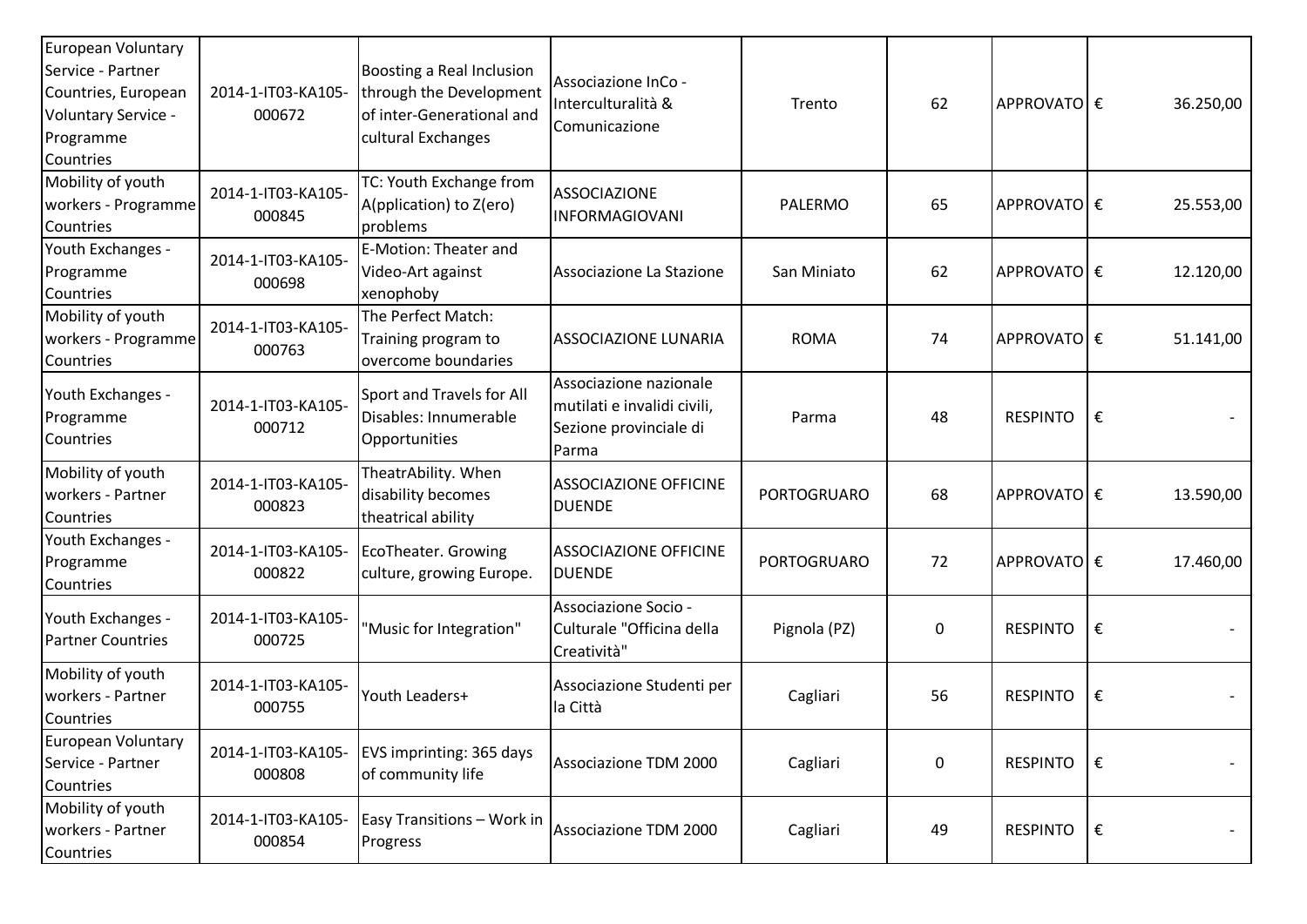| Mobility of youth<br>workers - Programme<br>Countries | 2014-1-IT03-KA105-<br>000855 | Building Soft Skills Today<br>for Jobs of Tomorrow!                                                                      | Associazione TDM 2000                                                           | Cagliari               | 52        | <b>RESPINTO</b> | €  |           |
|-------------------------------------------------------|------------------------------|--------------------------------------------------------------------------------------------------------------------------|---------------------------------------------------------------------------------|------------------------|-----------|-----------------|----|-----------|
| European Voluntary<br>Service - Partner<br>Countries  | 2014-1-IT03-KA105-<br>000836 | EVS imprinting: 365 days<br>of community life                                                                            | Associazione TDM 2000                                                           | Cagliari               | 63        | APPROVATO €     |    | 64.165,00 |
| European Voluntary<br>Service - Partner<br>Countries  | 2014-1-IT03-KA105-<br>000720 | Volunteering for inclusion:<br>the added value of EVS                                                                    | Associazione TDM 2000                                                           | Cagliari               | 64        | APPROVATOE€     |    | 16.000,00 |
| Youth Exchanges -<br>Programme<br>Countries           | 2014-1-IT03-KA105-<br>000897 | Young and different but in<br>common Europe!                                                                             | Associazione TDM 2000                                                           | Cagliari               | 65        | APPROVATO €     |    | 24.297,00 |
| Youth Exchanges -<br><b>Partner Countries</b>         | 2014-1-IT03-KA105-<br>000888 | It's my business!                                                                                                        | Associazione turistica Pro<br>Loco Amaroni                                      | Amaroni                | 47        | RESPINTO        | l€ |           |
| Youth Exchanges -<br>Programme<br>Countries           | 2014-1-IT03-KA105-<br>000701 | A dreamy future in my<br>hands                                                                                           | <b>ASSOCIAZIONE TURISTICA</b><br><b>PRO PETRALIA</b><br><b>FRANCESCO TROPEA</b> | PETRALIA SOTTANA<br>PA | 62        | APPROVATO €     |    | 22.130,00 |
| Youth Exchanges -<br>Programme<br>Countries           | 2014-1-IT03-KA105-<br>000234 | Let the Music Play!                                                                                                      | Associazione Uniamoci<br>Onlus                                                  | Palermo                | 52        | <b>RESPINTO</b> | €  |           |
| Youth Exchanges -<br>Programme<br>Countries           | 2014-1-IT03-KA105-<br>000041 | Tirana-Modena: Cinema<br>and memories                                                                                    | Associazione Voice Off<br>Onlus                                                 | <b>MODENA</b>          | $\pmb{0}$ | <b>RESPINTO</b> | €  |           |
| Mobility of youth<br>workers - Programme<br>Countries | 2014-1-IT03-KA105-<br>000848 | SDL and L2L: Where are<br>we? What next?                                                                                 | Associazione Work in<br>Progress                                                | Padova                 | 65        | APPROVATOE€     |    | 18.649,00 |
| Mobility of youth<br>workers - Programme<br>Countries | 2014-1-IT03-KA105-<br>000023 | NEET2NEET: From Not in<br>Education, Employment or<br><b>Training</b><br>to New Employability<br><b>Empowering Tools</b> | Associazione Work in<br>Progress                                                | Padova                 | 68        | APPROVATOE€     |    | 23.333,00 |
| Mobility of youth<br>workers - Partner<br>Countries   | 2014-1-IT03-KA105-<br>000309 | INTERCULTURAL<br><b>DIALOGUE BETWEEN</b><br>EUROPEAN YOUTH AND<br>NOT, IN SARDINIA                                       | ASSOCIAZIONE/ORGANIZZ<br>AZIONE LA ROSA ROJA                                    | SESTU                  | $\pmb{0}$ | RESPINTO E      |    |           |
| European Voluntary<br>Service - Partner<br>Countries  | 2014-1-IT03-KA105-<br>000886 | InclusiVitality                                                                                                          | Atlha Onlus                                                                     | Milano                 | 63        | APPROVATO €     |    | 27.800,00 |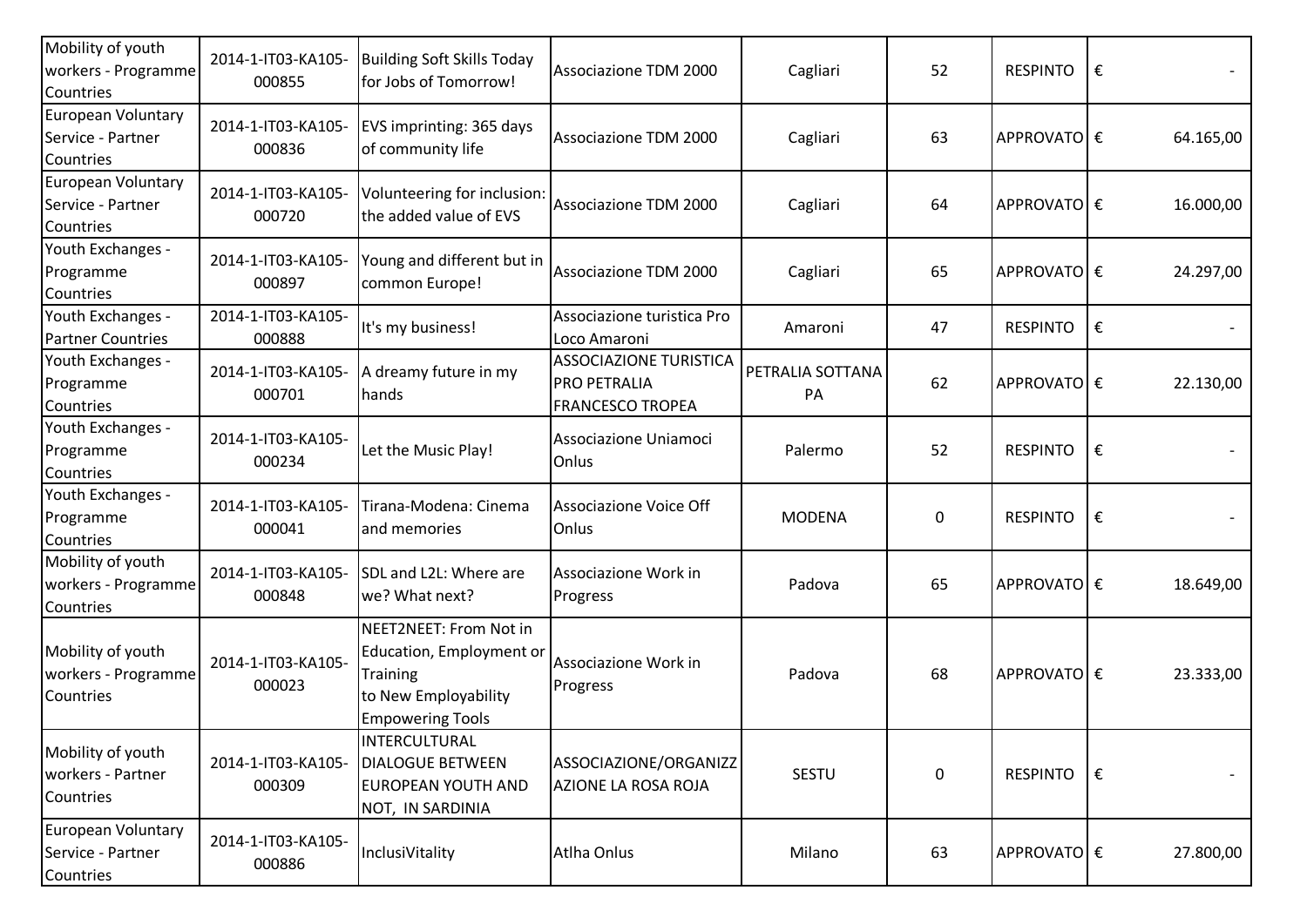| Mobility of youth<br>workers - Partner<br>Countries                                                   | 2014-1-IT03-KA105-<br>000882 | Gender Differences and<br>Leadership                          | <b>Binario Uno</b>                                                                             | Rome           | 50 | RESPINTO              | € |           |
|-------------------------------------------------------------------------------------------------------|------------------------------|---------------------------------------------------------------|------------------------------------------------------------------------------------------------|----------------|----|-----------------------|---|-----------|
| Mobility of youth<br>workers - Programme<br>Countries, Youth<br>Exchanges -<br>Programme<br>Countries | 2014-1-IT03-KA105-<br>000796 | Shape your future                                             | <b>BOND OF UNION SOCIETA'</b><br>COOPERATIVA SOCIALE                                           | PALERMO        | 63 | APPROVATO €           |   | 28.436,00 |
| Mobility of youth<br>workers - Partner<br>Countries                                                   | 2014-1-IT03-KA105-<br>000878 | Culture between personal<br>perception and media<br>influence | Cantiere Giovani<br>Cooperativa Sociale<br><b>ONLUS</b>                                        | Frattamaggiore | 35 | RESPINTO              | € |           |
| <b>European Voluntary</b><br>Service - Partner<br>Countries                                           | 2014-1-IT03-KA105-<br>000909 | <b>Spreading Europe</b>                                       | <b>CEIPES - Centro</b><br>Internazionale per la<br>Promozione dell<br>Educazione e lo Sviluppo | Palermo        | 48 | <b>RESPINTO</b>       | € |           |
| Mobility of youth<br>workers - Partner<br>Countries                                                   | 2014-1-IT03-KA105-<br>000914 | Dare to change                                                | <b>CEIPES - Centro</b><br>Internazionale per la<br>Promozione dell<br>Educazione e lo Sviluppo | Palermo        | 50 | <b>RESPINTO</b>       | € |           |
| Youth Exchanges -<br><b>Partner Countries</b>                                                         | 2014-1-IT03-KA105-<br>000918 | Pink Sky                                                      | <b>CEIPES - Centro</b><br>Internazionale per la<br>Promozione dell<br>Educazione e lo Sviluppo | Palermo        | 54 | <b>RESPINTO</b>       | € |           |
| European Voluntary<br>Service - Programme<br>Countries                                                | 2014-1-IT03-KA105-<br>000715 | META.young                                                    | Cemea del Mezzogiorno                                                                          | Rome           | 70 | APPROVATO €           |   | 13.900,00 |
| European Voluntary<br>Service - Programme<br>Countries                                                | 2014-1-IT03-KA105-<br>000724 | Singing with the wolf                                         | Cemea del Mezzogiorno                                                                          | Rome           | 90 | APPROVATO €           |   | 13.985,00 |
| Youth Exchanges -<br><b>Partner Countries</b>                                                         | 2014-1-IT03-KA105-<br>000885 | Art'Inclusion!                                                | Cen.S.I                                                                                        | Borgetto (PA)  | 0  | RESPINTO $\mathsf{E}$ |   |           |
| Mobility of youth<br>workers - Programme<br>Countries                                                 | 2014-1-IT03-KA105-<br>000858 | Reuse for green youth<br>entrepreneurship                     | Centro per lo Sviluppo<br>Creativo "Danilo Dolci"                                              | Palermo        | 50 | <b>RESPINTO</b>       | € |           |
| Mobility of youth<br>workers - Partner<br>Countries                                                   | 2014-1-IT03-KA105-<br>000273 | The Eastern bridge -<br>together for Europe                   | <b>CENTRO SERVIZI</b><br><b>ASSOCIATI Cooperativa</b><br>Sociale a r.l.                        | Conegliano     | 35 | RESPINTO              | € |           |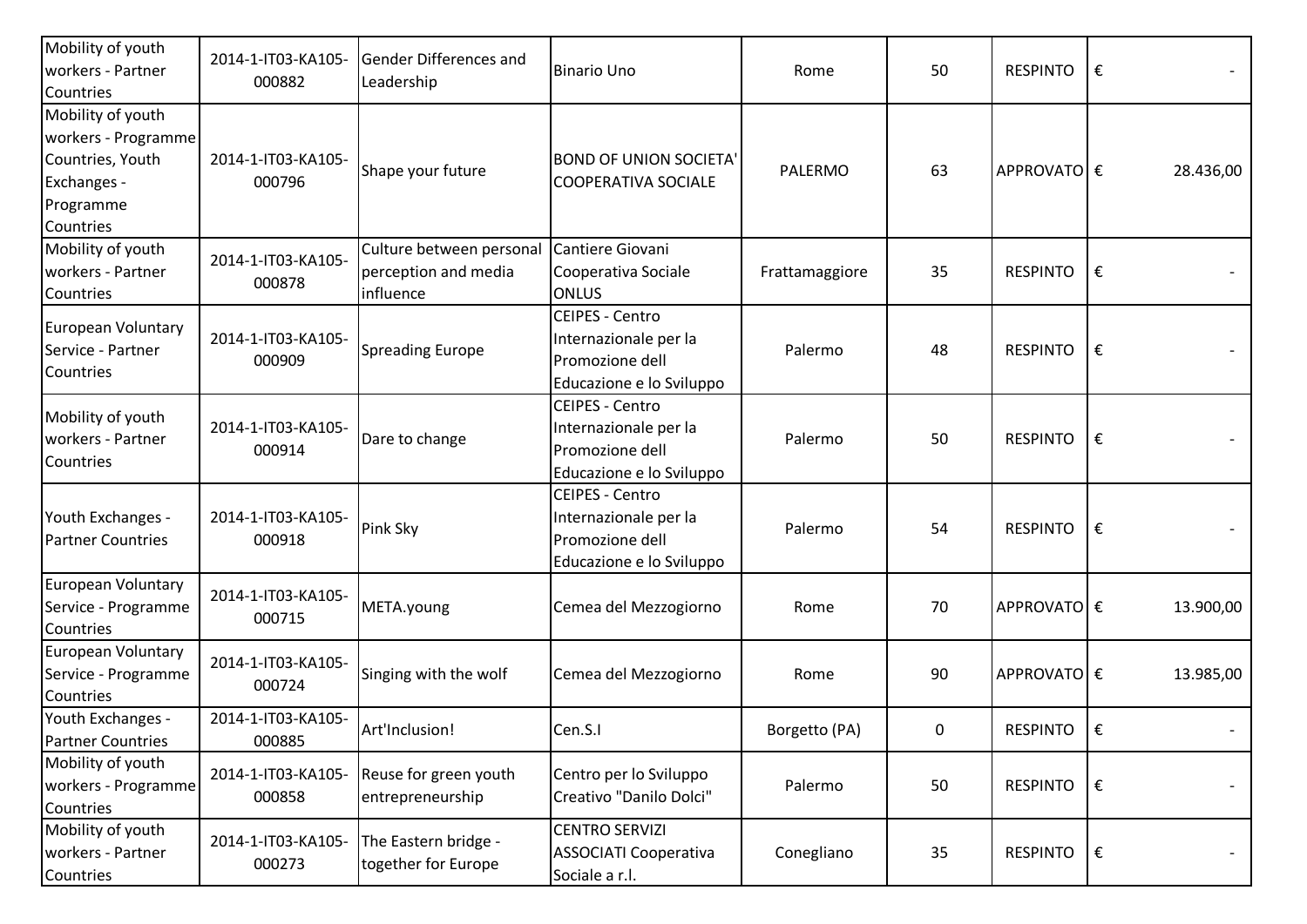| Mobility of youth<br>workers - Programme<br>Countries                                                           | 2014-1-IT03-KA105-<br>000268 | Support Opportunities For CENTRO STUDI CULTURA<br><b>Training Skills</b> | SVILUPPO ASSOCIAZIONE                                                                     | <b>PISTOIA</b>                | 0                | <b>RESPINTO</b> | € |                          |
|-----------------------------------------------------------------------------------------------------------------|------------------------------|--------------------------------------------------------------------------|-------------------------------------------------------------------------------------------|-------------------------------|------------------|-----------------|---|--------------------------|
| Youth Exchanges -<br>Programme<br>Countries                                                                     | 2014-1-IT03-KA105-<br>000742 | Your Move? Youth Move!                                                   | <b>CENTRO STUDI CULTURA</b><br>SVILUPPO ASSOCIAZIONE                                      | <b>PISTOIA</b>                | 63               | APPROVATOE€     |   | 20.657,00                |
| Youth Exchanges -<br>Programme<br>Countries                                                                     | 2014-1-IT03-KA105-<br>000097 | Sport for integration                                                    | Centro studi e ricerca di<br>tradizioni, canti e balli<br>popolari gruppo folk<br>Amastra | Mistretta                     | 44               | <b>RESPINTO</b> | € |                          |
| European Voluntary<br>Service - Partner<br>Countries, European<br>Voluntary Service -<br>Programme<br>Countries | 2014-1-IT03-KA105-<br>000852 | Growing YOUTH - YOUng<br>people Tackling Health                          | Centro Studi ed Iniziative<br>Europeo                                                     | Trappeto                      | 46               | <b>RESPINTO</b> | € |                          |
| Mobility of youth<br>workers - Partner<br>Countries                                                             | 2014-1-IT03-KA105-<br>000866 | <b>HEALTHFIT - Promoting</b><br>wellbeing in youth                       | Centro Studi ed Iniziative<br>Europeo                                                     | Trappeto                      | 61               | APPROVATO  €    |   | 31.669,00                |
| Youth Exchanges -<br><b>Partner Countries</b>                                                                   | 2014-1-IT03-KA105-<br>000221 | Urban Video Storytelling                                                 | Centro Studi Holden                                                                       | torino                        | 39               | <b>RESPINTO</b> | € |                          |
| Youth Exchanges -<br><b>Partner Countries</b>                                                                   | 2014-1-IT03-KA105-<br>000773 | "D.A.N.C.E. - Dance to Act<br>as a New Common<br>Europe"                 | Circolo Arci Babilonia                                                                    | Acireale                      | 42               | <b>RESPINTO</b> | € |                          |
| Youth Exchanges -<br>Programme<br>Countries                                                                     | 2014-1-IT03-KA105-<br>000894 | Imprenditorialità in<br>Movimento per Giovani<br>con Origine Migratoria  | Circolo Culturale Africa                                                                  | Ancona                        | $\mathbf 0$      | <b>RESPINTO</b> | € |                          |
| Youth Exchanges -<br>Programme<br>Countries                                                                     | 2014-1-IT03-KA105-<br>000913 | Imprenditorialità in<br>Movimento per Giovani<br>con Origine Migratoria  | Circolo Culturale Africa                                                                  | Ancona                        | $\boldsymbol{0}$ | <b>RESPINTO</b> | € |                          |
| European Voluntary<br>Service - Programme<br>Countries                                                          | 000674                       | 2014-1-IT03-KA105- Friendly Activities Ready<br>for Mobility             | Cisme                                                                                     | reggio calabria               | 30               | RESPINTO        | € | $\overline{\phantom{a}}$ |
| Youth Exchanges -<br>Programme<br>Countries                                                                     | 2014-1-IT03-KA105-<br>000828 | E.A.T. - European<br><b>Alimentation in Travel</b>                       | Civiltà 2.0 Onlus                                                                         | San Felice a<br>Cancello (CE) | 63               | APPROVATO €     |   | 21.870,00                |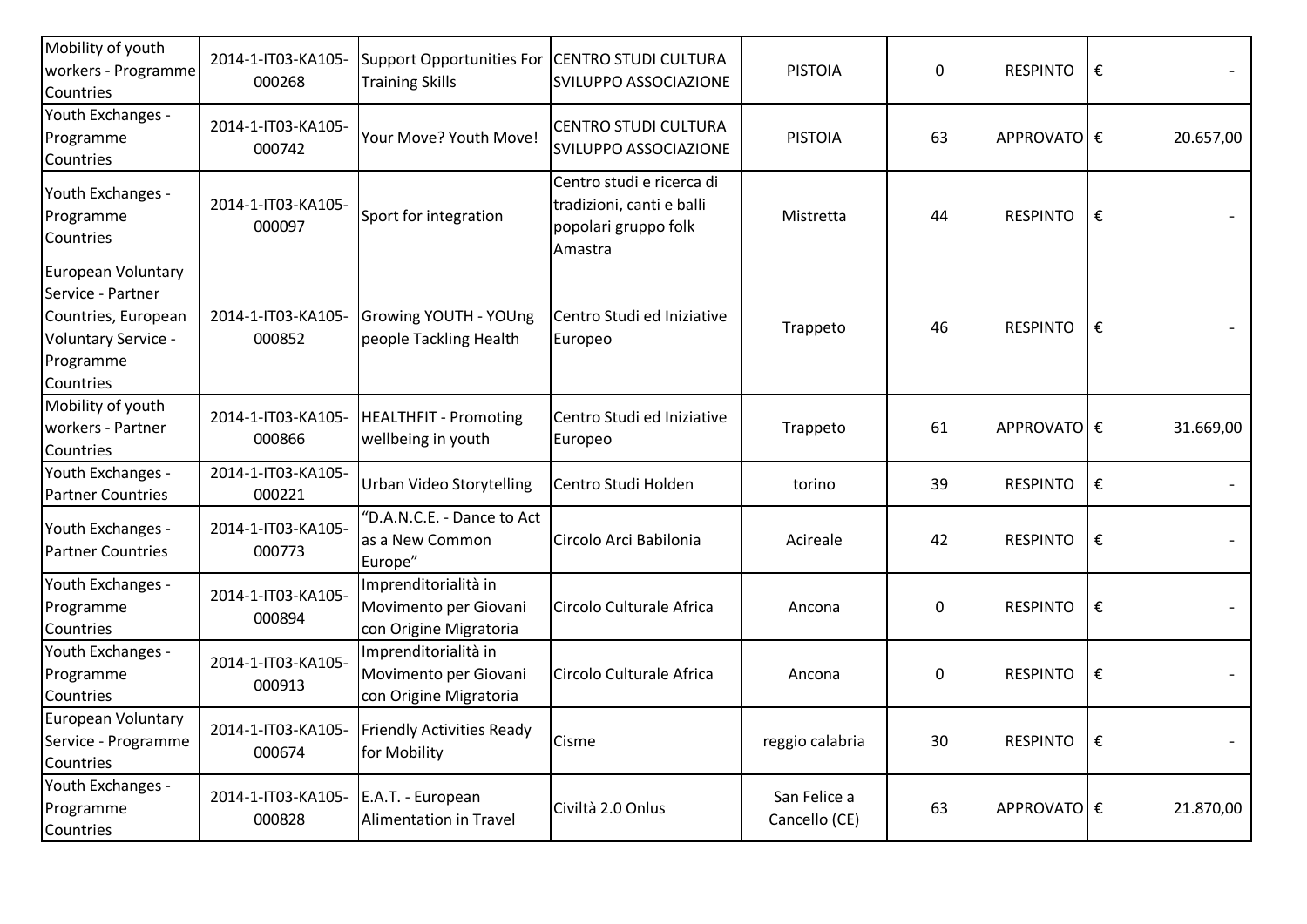| European Voluntary<br>Service - Partner<br>Countries, European<br>Voluntary Service -<br>Programme<br>Countries, Mobility of<br>youth workers -<br>Partner Countries,<br>Youth Exchanges -<br><b>Partner Countries</b> | 2014-1-IT03-KA105-<br>000059 | EUROPE FOR ALL?                                                  | <b>COMMISSIONE SINODALE</b><br>PER LA DIACONIA | <b>Torre Pellice</b>       | 69 | <b>APPROVATO</b> € |   | 98.359,00 |
|------------------------------------------------------------------------------------------------------------------------------------------------------------------------------------------------------------------------|------------------------------|------------------------------------------------------------------|------------------------------------------------|----------------------------|----|--------------------|---|-----------|
| Youth Exchanges -<br><b>Partner Countries</b>                                                                                                                                                                          | 2014-1-IT03-KA105-<br>000081 | JobUp                                                            | Comune di Geraci Siculo                        | Geraci Siculo<br>(Palermo) | 37 | <b>RESPINTO</b>    | € |           |
| Youth Exchanges -<br>Programme<br>Countries                                                                                                                                                                            | 2014-1-IT03-KA105-<br>000071 | Rewind - Keep it in mind                                         | Comune di Irsina                               | Irsina                     | 0  | <b>RESPINTO</b>    | € |           |
| Mobility of youth<br>workers - Programme<br>Countries, Youth<br>Exchanges -<br>Programme<br>Countries                                                                                                                  | 2014-1-IT03-KA105-<br>000254 | Soft skills certification and<br>Youth employment                | Comune di Malè                                 | Malè                       | 61 | <b>APPROVATO</b> € |   | 11.000,00 |
| Youth Exchanges -<br>Programme<br>Countries                                                                                                                                                                            | 2014-1-IT03-KA105-<br>000019 | <b>PARTICIP-ACTION</b>                                           | <b>COMUNE DI MIGLIERINA</b>                    | MIGLIERINA                 | 62 | APPROVATO €        |   | 19.080,00 |
| Mobility of youth<br>workers - Programme<br>Countries                                                                                                                                                                  | 2014-1-IT03-KA105-<br>000186 | A COMPETENCE - BASED<br><b>FUTURE FOR YOUNG</b><br><b>PEOPLE</b> | Comune di Nuoro                                | Nuoro                      | 43 | <b>RESPINTO</b>    | € |           |
| Youth Exchanges -<br>Programme<br>Countries                                                                                                                                                                            | 2014-1-IT03-KA105-<br>000077 | <b>COOLTURING: cultivating</b><br>culture                        | Comune di Padova                               | Padova                     | 42 | <b>RESPINTO</b>    | € |           |
| European Voluntary<br>Service - Programme<br>Countries                                                                                                                                                                 | 2014-1-IT03-KA105-<br>000078 | <b>GIOVANI PER</b><br>L'INTERCULTURALITA'                        | Comune di Padova                               | Padova                     | 60 | APPROVATOE€        |   | 15.050,00 |
| Youth Exchanges -<br>Programme<br>Countries                                                                                                                                                                            | 2014-1-IT03-KA105-<br>000086 | <b>WE LOVE/LIVE</b><br><b>ENVIRONMENT</b>                        | COMUNE DI PALLAGORIO                           | PALLAGORIO                 | 48 | <b>RESPINTO</b>    | € |           |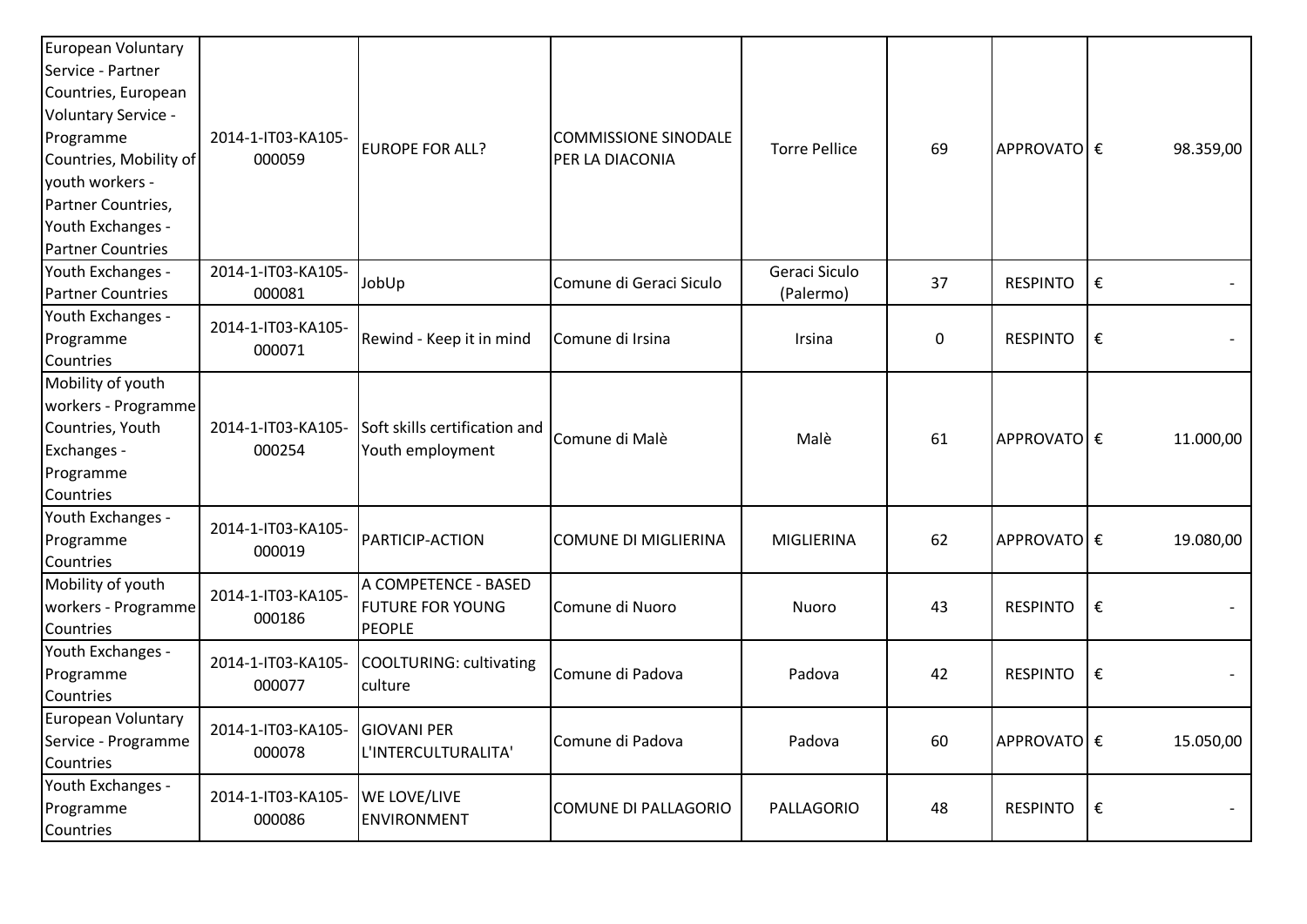| Youth Exchanges -<br>Programme<br>Countries                                                    | 2014-1-IT03-KA105-<br>000133 | Return to the Past                           | Comune di Pizzo                              | Pizzo                          | $\mathbf 0$      | <b>RESPINTO</b> | €                |           |
|------------------------------------------------------------------------------------------------|------------------------------|----------------------------------------------|----------------------------------------------|--------------------------------|------------------|-----------------|------------------|-----------|
| Youth Exchanges -<br><b>Partner Countries</b>                                                  | 2014-1-IT03-KA105-<br>000030 | <b>EUROLYS TEACHES</b>                       | <b>COMUNE DI RIVOLI</b>                      | Rivoli                         | 70               | APPROVATOE€     |                  | 21.173,00 |
| Youth Exchanges -<br>Programme<br>Countries                                                    | 2014-1-IT03-KA105-<br>000168 | Play your future!                            | Comune di San Gavino<br>Monreale             | San Gavino<br>Monreale         | 58               | <b>RESPINTO</b> | €                |           |
| Youth Exchanges -<br>Programme<br>Countries                                                    | 2014-1-IT03-KA105-<br>000142 | "The way for inclusion"                      | Comune di Sasso di<br>Castalda               | Sasso di Castalda              | $\boldsymbol{0}$ | <b>RESPINTO</b> | €                |           |
| Youth Exchanges -<br>Programme<br>Countries                                                    | 2014-1-IT03-KA105-<br>000103 | Linking Cultures 3                           | <b>COMUNE DI TERNI</b>                       | <b>TERNI</b>                   | $\pmb{0}$        | <b>RESPINTO</b> | ∣€               |           |
| Youth Exchanges -<br>Programme<br>Countries                                                    | 2014-1-IT03-KA105-<br>000147 | TO BE 20 IN EU 2020                          | <b>COMUNE DI TORTONA</b>                     | <b>TORTONA</b>                 | 64               | APPROVATOE€     |                  | 21.941,00 |
| Mobility of youth<br>workers - Partner<br>Countries, Youth<br>Exchanges - Partner<br>Countries | 2014-1-IT03-KA105-<br>000141 | <b>LIVE EUROPE</b>                           | <b>COMUNE SANTA LUCIA DI</b><br><b>PIAVE</b> | SANTA LUCIA DI<br><b>PIAVE</b> | $\mathbf 0$      | <b>RESPINTO</b> | €                |           |
| Mobility of youth<br>workers - Partner<br>Countries, Youth<br>Exchanges - Partner<br>Countries | 2014-1-IT03-KA105-<br>000143 | <b>LIVE EUROPE</b>                           | <b>COMUNE SANTA LUCIA DI</b><br><b>PIAVE</b> | SANTA LUCIA DI<br><b>PIAVE</b> | $\mathbf 0$      | <b>RESPINTO</b> | €                |           |
| Youth Exchanges -<br><b>Partner Countries</b>                                                  | 2014-1-IT03-KA105-<br>000154 | Young challenges against<br>social exclusion | Comune Torregrotta                           | Torregrotta                    | 49               | <b>RESPINTO</b> | €                |           |
| European Voluntary<br>Service - Partner<br>Countries                                           | 2014-1-IT03-KA105-<br>000759 | Together towards a fair<br>society           | Comunità Papa Giovanni<br>XXIII              | Rimini                         | 47               | <b>RESPINTO</b> | $\vert \epsilon$ |           |
| European Voluntary<br>Service - Programme<br>Countries                                         | 2014-1-IT03-KA105-<br>000752 | B.I.P. Build Inclusion and<br>Peace          | Comunità Papa Giovanni<br>XXIII              | Rimini                         | 63               | APPROVATOE€     |                  | 41.415,00 |
| <b>European Voluntary</b><br>Service - Programme<br>Countries                                  | 2014-1-IT03-KA105-<br>000666 | CreativiCity                                 | Consorzio Kairos                             | Torino                         | $\mathbf 0$      | <b>RESPINTO</b> | ∣€               |           |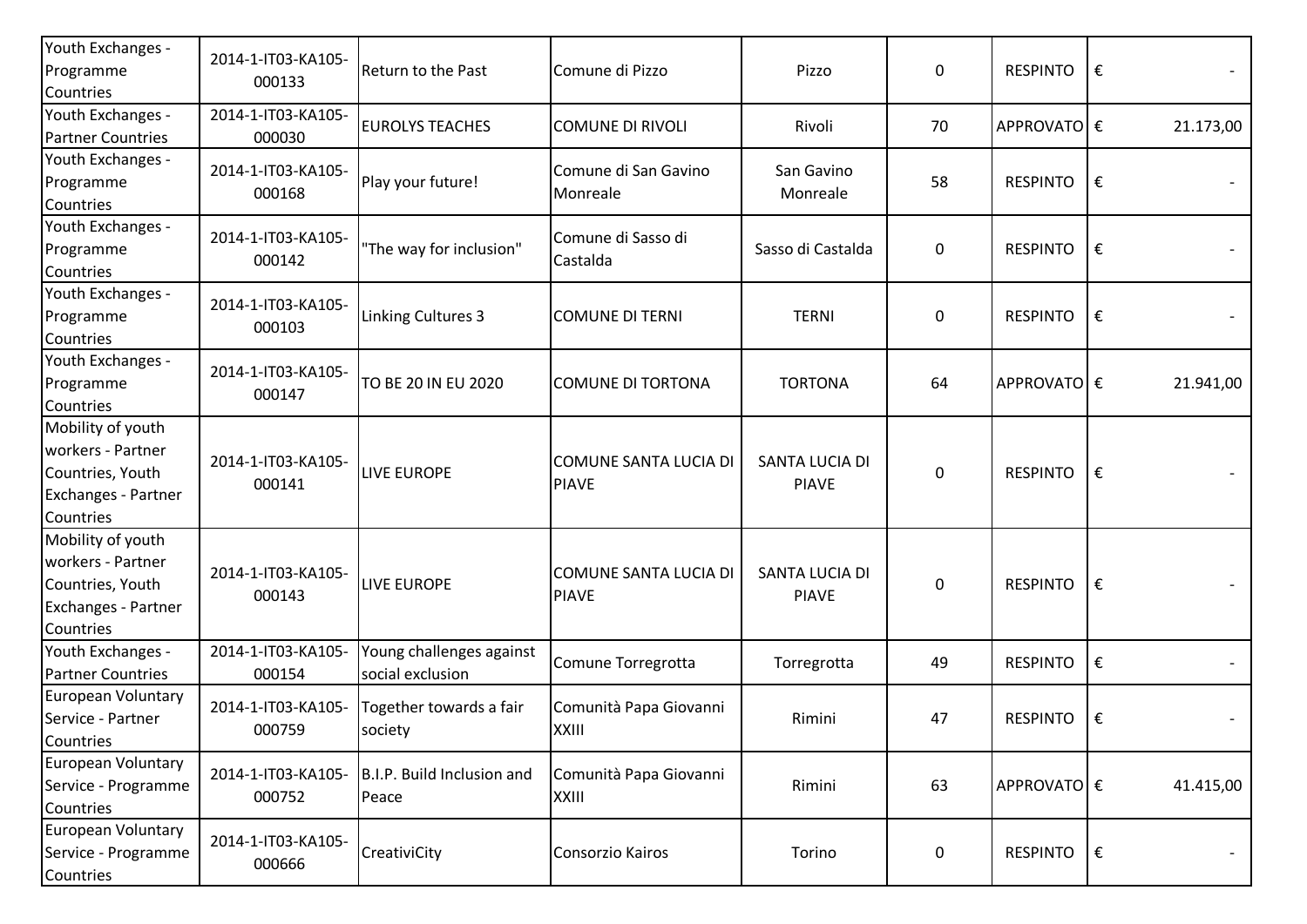| European Voluntary<br>Service - Programme<br>Countries | 2014-1-IT03-KA105-<br>000758 | CreativiCity                                                          | Consorzio Kairos                                                                | Torino           | $\pmb{0}$ | <b>RESPINTO</b> | €         |
|--------------------------------------------------------|------------------------------|-----------------------------------------------------------------------|---------------------------------------------------------------------------------|------------------|-----------|-----------------|-----------|
| Mobility of youth<br>workers - Partner<br>Countries    | 2014-1-IT03-KA105-<br>000884 | <b>Skills SHaring Among</b><br>youth and Learning On<br>eMployability | Consorzio Oltrepò<br>Mantovano                                                  | Pieve di Coriano | 67        | APPROVATO €     | 6.960,00  |
| European Voluntary<br>Service - Programme<br>Countries | 2014-1-IT03-KA105-<br>000678 | CreActive                                                             | Consorzio Solidarietà<br>Sociale Forlì-Cesena<br>società cooperativa<br>sociale | Forlì            | 36        | <b>RESPINTO</b> | €         |
| European Voluntary<br>Service - Programme<br>Countries | 2014-1-IT03-KA105-<br>000749 | Camminare<br>insieme/Walking together                                 | Consorzio Solidarietà<br>Sociale Forlì-Cesena<br>società cooperativa<br>sociale | Forlì            | 62        | APPROVATO €     | 17.375,00 |
| Youth Exchanges -<br>Programme<br>Countries            | 2014-1-IT03-KA105-<br>000875 | <b>Economic and Social Yield</b>                                      | Consorzio Universitario<br>della Provincia di Trapani                           | Casa Santa Erice | 30        | <b>RESPINTO</b> | €         |
| Youth Exchanges -<br>Programme<br>Countries            | 2014-1-IT03-KA105-<br>000839 | European young, urban<br>environment and waste                        | <b>CONTRO TENDENZA</b>                                                          | Collesano (PA)   | $\pmb{0}$ | <b>RESPINTO</b> | €         |
| European Voluntary<br>Service - Programme<br>Countries | 2014-1-IT03-KA105-<br>000670 | Disabilità è Uguaglianza<br>[Disability and Cohesion]                 | <b>COOPERATIVA ITACA</b>                                                        | <b>PORDENONE</b> | 49        | <b>RESPINTO</b> | €         |
| European Voluntary<br>Service - Programme<br>Countries | 2014-1-IT03-KA105-<br>000680 | INTEGR-AZIONE [Equal<br>Valor Society]                                | <b>COOPERATIVA ITACA</b>                                                        | <b>PORDENONE</b> | 49        | <b>RESPINTO</b> | €         |
| Mobility of youth<br>workers - Partner<br>Countries    | 2014-1-IT03-KA105-<br>000877 | Journ@lism 2day                                                       | Cooperativa Sociale<br>Muovimente                                               | Viterbo          | 63        | APPROVATO €     | 21.534,00 |
| Mobility of youth<br>workers - Partner<br>Countries    | 2014-1-IT03-KA105-<br>000844 | <b>Coopsse PLUS</b>                                                   | <b>COOPSSE Società</b><br>Cooperativa Sociale Onlus                             | Genova           | 63        | APPROVATOE€     | 1.129,00  |
| Youth Exchanges -<br><b>Partner Countries</b>          | 2014-1-IT03-KA105-<br>000784 | LET'S DREAM AN ECO<br><b>VILLAGE</b>                                  | Coordinamento 10 marzo                                                          | Omegna           | 66        | APPROVATO €     | 9.670,00  |
| Youth Exchanges -<br>Programme<br>Countries            | 2014-1-IT03-KA105-<br>000820 | Discovering Erasmus+:<br>Join us!                                     | <b>CSF - COOPERAZIONE</b><br><b>SENZA FRONTIERE</b>                             | Collesano (PA)   | 44        | <b>RESPINTO</b> | €         |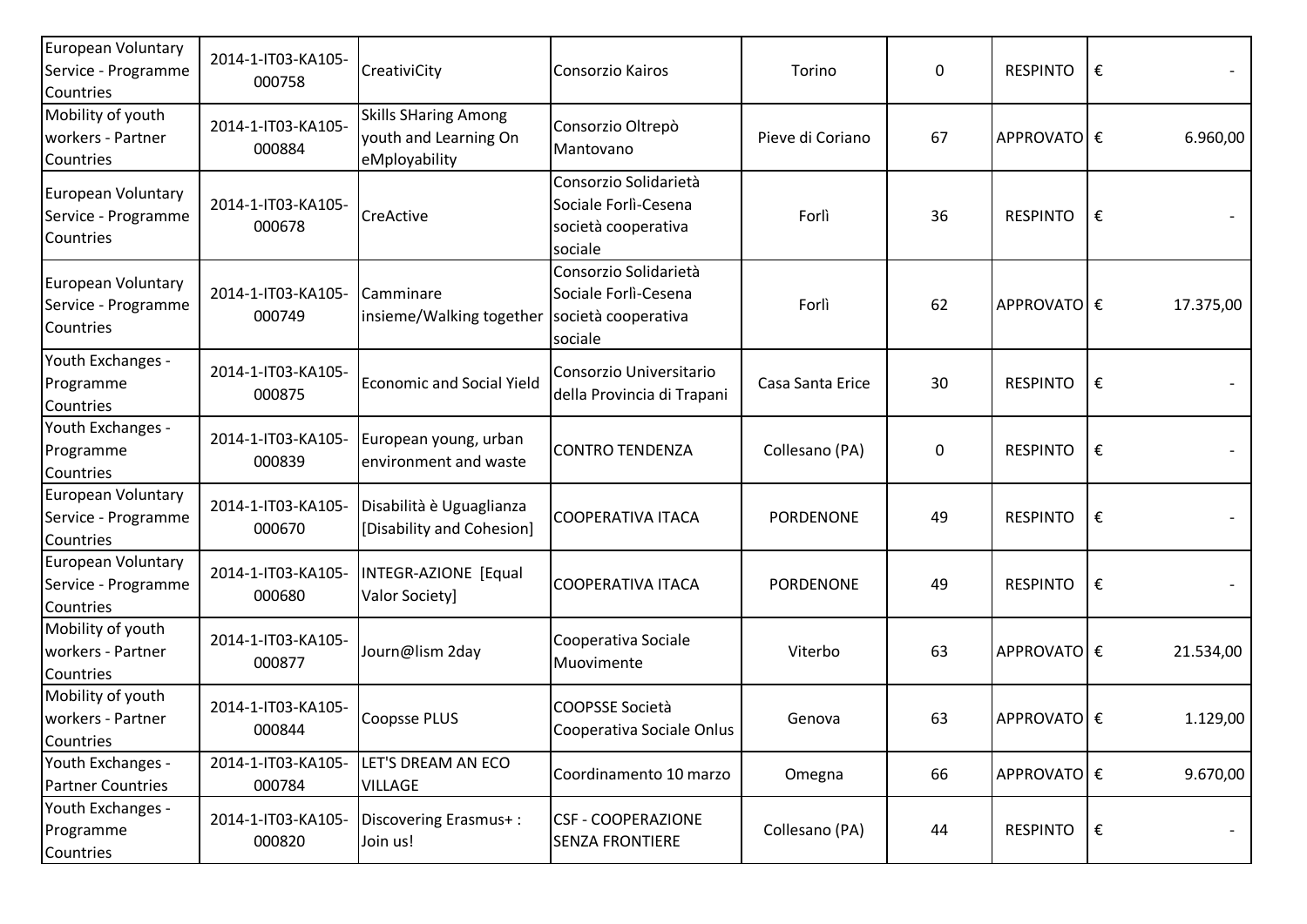| Mobility of youth<br>workers - Programme<br>Countries | 2014-1-IT03-KA105-<br>000908 | A Network Against Youth<br>Unemployment                                                                         | <b>Educazione Non Formale</b><br>Europea    | Palermo   | 53 | <b>RESPINTO</b> | €          |           |
|-------------------------------------------------------|------------------------------|-----------------------------------------------------------------------------------------------------------------|---------------------------------------------|-----------|----|-----------------|------------|-----------|
| Youth Exchanges -<br>Programme<br>Countries           | 2014-1-IT03-KA105-<br>000893 | Giocando si impara a<br>costruire l'Europa                                                                      | Esplora                                     | Itri      | 72 | APPROVATOE€     |            | 15.310,00 |
| Mobility of youth<br>workers - Programme<br>Countries | 2014-1-IT03-KA105-<br>000687 | <b>Facilitators In NonFormal</b><br>Education                                                                   | <b>EURO</b>                                 | PALERMO   | 0  | <b>RESPINTO</b> | €          |           |
| Mobility of youth<br>workers - Programme<br>Countries | 2014-1-IT03-KA105-<br>000883 | <b>Facilitators In NonFormal</b><br>Education                                                                   | <b>EURO</b>                                 | PALERMO   | 55 | <b>RESPINTO</b> | ∣€         |           |
| Mobility of youth<br>workers - Programme<br>Countries | 2014-1-IT03-KA105-<br>000896 | Gulliver 2014: formazione<br>di Operatori giovanili su<br>ecoturismo, sostenibilità<br>ed ippoterapia           | Euroform RFS                                | Rende     | 44 | <b>RESPINTO</b> | €          |           |
| Mobility of youth<br>workers - Partner<br>Countries   | 2014-1-IT03-KA105-<br>000829 | WE ARE IN OR WE ARE<br><b>OUT</b><br>An overview and analysis<br>of social inclusion in Youth<br>projects       | Eurogems aps                                | treviso   | 50 | <b>RESPINTO</b> | ∣€         |           |
| Youth Exchanges -<br><b>Partner Countries</b>         | 2014-1-IT03-KA105-<br>000853 | Design Your Life                                                                                                | Ex-Duco laB                                 | Lentini   | 49 | <b>RESPINTO</b> | €          |           |
| Mobility of youth<br>workers - Partner<br>Countries   | 2014-1-IT03-KA105-<br>000743 | Raising quality of non-<br>formal education activities Ferfiló Associazione<br>for EU & European<br>citizenship | Culturale                                   | Cento     | 52 | <b>RESPINTO</b> | $\epsilon$ |           |
| Youth Exchanges -<br><b>Partner Countries</b>         | 2014-1-IT03-KA105-<br>000895 | Time Machine: Discover<br>the past, imagine the<br>future!                                                      | Finis Terrae Officina<br>dell'apprendimento | Arona     | 63 | APPROVATOE€     |            | 18.606,00 |
| Youth Exchanges -<br>Programme<br>Countries           | 2014-1-IT03-KA105-<br>000668 | Together, We Are OnEu                                                                                           | Fondazione Don Orione<br>Onlus              | Roma      | 27 | RESPINTO        | ∣€         |           |
| European Voluntary<br>Service - Partner<br>Countries  | 2014-1-IT03-KA105-<br>000709 | Alveare                                                                                                         | Fondazione Mondoaltro                       | Agrigento | 84 | APPROVATO €     |            | 22.830,00 |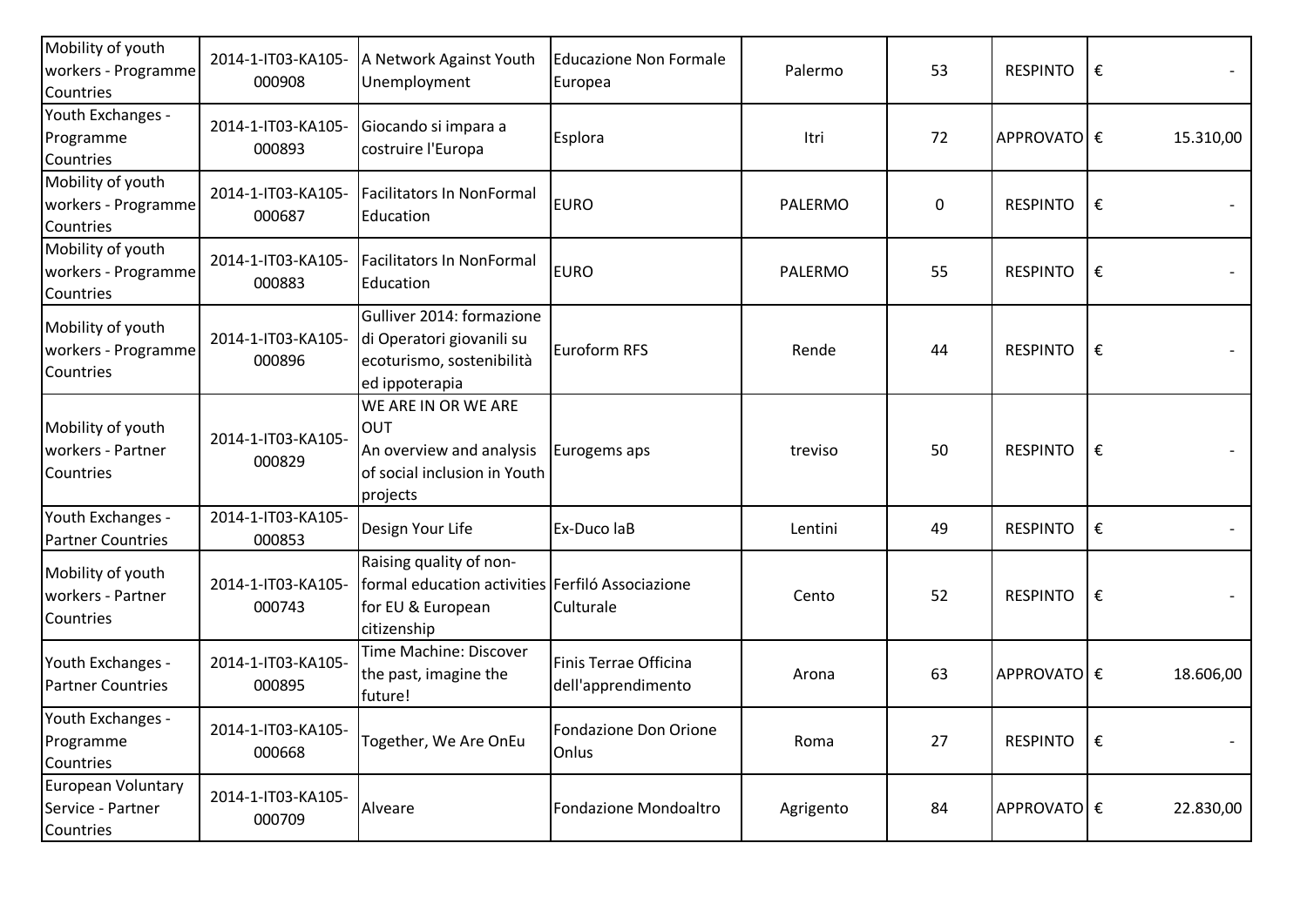| Mobility of youth<br>workers - Partner<br>Countries | 2014-1-IT03-KA105-<br>000731 | FULLY-EMPLOYED                            | Forza D'Agrò Municipality                                               | Forza D'Agrò         | 60        | APPROVATO €     |   | 26.690,00 |
|-----------------------------------------------------|------------------------------|-------------------------------------------|-------------------------------------------------------------------------|----------------------|-----------|-----------------|---|-----------|
| Youth Exchanges -<br><b>Partner Countries</b>       | 2014-1-IT03-KA105-<br>000921 | <b>FAIR PLAY Montevarchi</b>              | Francesco Maria Grasso                                                  | <b>MONTEVARCHI</b>   | 55        | <b>RESPINTO</b> | € |           |
| Youth Exchanges -<br><b>Partner Countries</b>       | 2014-1-IT03-KA105-<br>000837 | C.I.A.K.                                  | Genti de Mesu                                                           | Cagliari             | 55        | <b>RESPINTO</b> | € |           |
| Mobility of youth<br>workers - Partner<br>Countries | 2014-1-IT03-KA105-<br>000864 | The Box in The Box                        | Giosef Enna                                                             | Enna                 | 44        | <b>RESPINTO</b> | € |           |
| Youth Exchanges -<br>Programme<br>Countries         | 2014-1-IT03-KA105-<br>000699 | Europa Sicura con i<br>Giovani            | Giovani Amici                                                           | San Nicola la Strada | $\pmb{0}$ | <b>RESPINTO</b> | € |           |
| Youth Exchanges -<br><b>Partner Countries</b>       | 2014-1-IT03-KA105-<br>000788 | Laconi@Project-Europe.Eu                  | Giovani Iddocca - Informal<br>Group of Young People                     | Laconi               | 0         | <b>RESPINTO</b> | € |           |
| Youth Exchanges -<br><b>Partner Countries</b>       | 2014-1-IT03-KA105-<br>000816 | <b>Business Young</b><br>Entrepreneurship | Goodwill                                                                | Rende                | 0         | <b>RESPINTO</b> | € |           |
| Youth Exchanges -<br><b>Partner Countries</b>       | 2014-1-IT03-KA105-<br>000817 | <b>Business Young</b><br>Entrepreneurship | Goodwill                                                                | Rende                | 29        | <b>RESPINTO</b> | € |           |
| Youth Exchanges -<br>Programme<br>Countries         | 2014-1-IT03-KA105-<br>000819 | <b>Back to Nature</b>                     | GreenRope                                                               | Capurso              | 77        | APPROVATO €     |   | 16.750,00 |
| Youth Exchanges -<br>Programme<br>Countries         | 2014-1-IT03-KA105-<br>000661 | Let's learn Tech!                         | Gruppo Informale<br>GiovanEuropa                                        | Acireale             | 69        | APPROVATO €     |   | 17.070,00 |
| #N/D                                                | 2014-1-IT03-KA105-<br>000018 | #N/D                                      | Gruppo informale<br>GIOVANI IBBISOTI                                    | #N/D                 | 0         | <b>RESPINTO</b> | € |           |
| Youth Exchanges -<br><b>Partner Countries</b>       | 2014-1-IT03-KA105-<br>000776 | Live healthy and Move<br>your BOdy        | <b>GRUPPO INTERFORCE DI</b><br>PROTEZIONE CIVILE DELLA<br><b>JONICA</b> | Letojanni            | 68        | APPROVATO €     |   | 29.042,00 |
| Youth Exchanges -<br>Programme<br>Countries         | 2014-1-IT03-KA105-<br>000780 | <b>GREEN FOR YOUNG</b>                    | <b>Gruppo Pax</b>                                                       | Sutri (VT)           | $\pmb{0}$ | <b>RESPINTO</b> | € |           |
| Mobility of youth<br>workers - Partner<br>Countries | 2014-1-IT03-KA105-<br>000810 | Learn from flour                          | H.R.Y.O. Human Rights<br>Youth Organization                             | Monreale             | 44        | <b>RESPINTO</b> | € |           |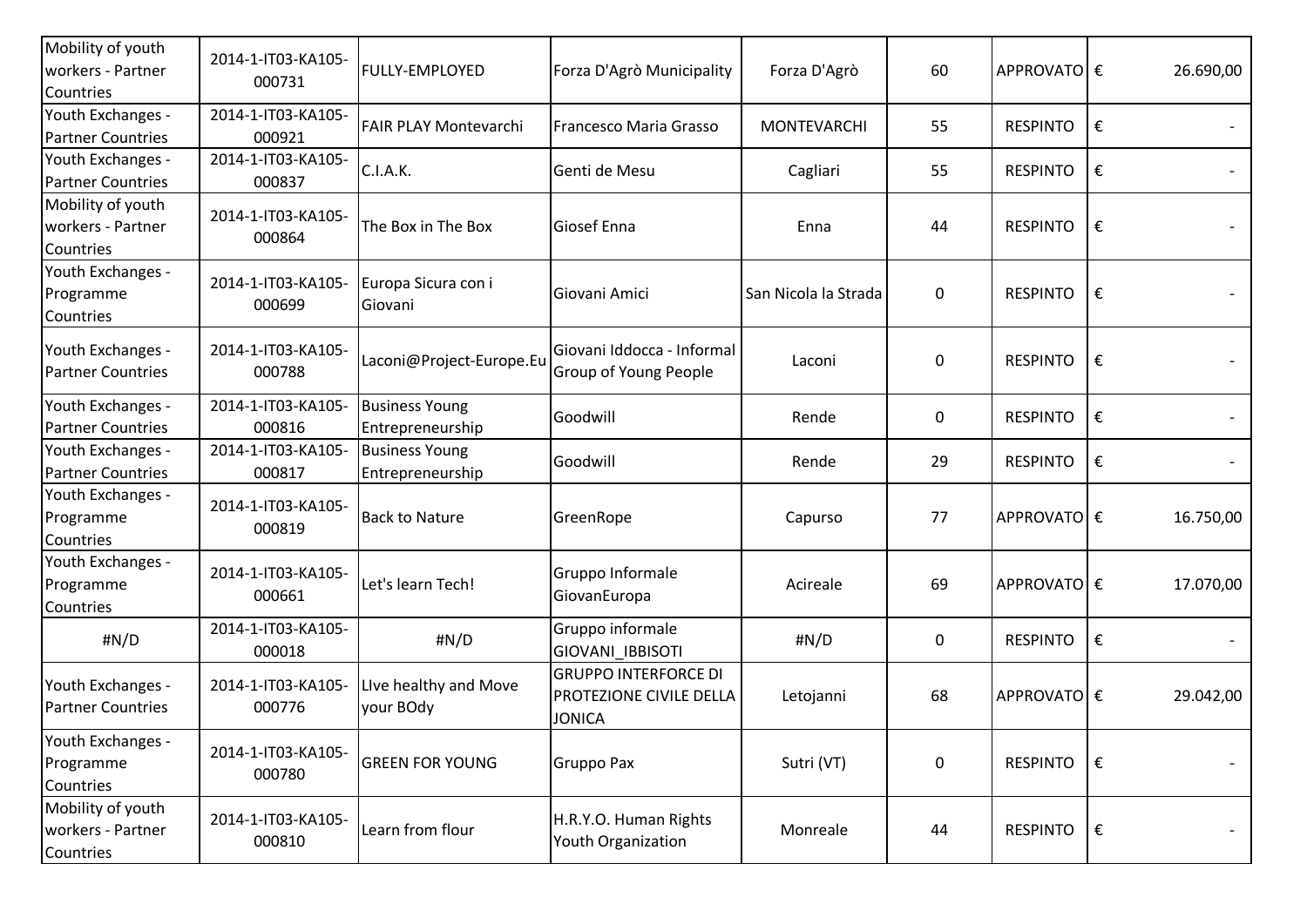| Mobility of youth<br>workers - Partner<br>Countries    | 2014-1-IT03-KA105-<br>000869 | No Gender, No Rights!                                                                                                                       | H.R.Y.O. Human Rights<br>Youth Organization                      | Monreale                            | 63               | APPROVATO €     |   | 14.360,00 |
|--------------------------------------------------------|------------------------------|---------------------------------------------------------------------------------------------------------------------------------------------|------------------------------------------------------------------|-------------------------------------|------------------|-----------------|---|-----------|
| Youth Exchanges -<br>Programme<br>Countries            | 2014-1-IT03-KA105-<br>000833 | Little Pizza Effect - Youth<br>Exchange                                                                                                     | I.S.K.CON - FIRENZE                                              | SAN CASCIANO IN<br>VAL DI PESA (FI) | 0                | <b>RESPINTO</b> | € |           |
| European Voluntary<br>Service - Programme<br>Countries | 2014-1-IT03-KA105-<br>000741 | Volontari verso il tetto:<br>l'apprendimento in<br>movimento!                                                                               | Il tetto casal fattoria onlus                                    | Roma                                | 63               | APPROVATO €     |   | 15.450,00 |
| Mobility of youth<br>workers - Partner<br>Countries    | 2014-1-IT03-KA105-<br>000739 | In-Out: Youth Inclusion in<br>Practice                                                                                                      | Impronta Giovani                                                 | Bari                                | 50               | <b>RESPINTO</b> | € |           |
| Youth Exchanges -<br>Programme<br>Countries            | 2014-1-IT03-KA105-<br>000889 | <b>Environmental education</b><br>towards sustainability:<br>future scenarios for the<br>development of skills and<br>competencies of youth | Istituto per l'Ambiente e<br>l'Educazione Scholé<br>Futuro onlus | Torino                              | 0                | <b>RESPINTO</b> | € |           |
| Youth Exchanges -<br>Programme<br>Countries            | 2014-1-IT03-KA105-<br>000910 | Sport for life                                                                                                                              | Join Associazione<br>Culturale                                   | Castrignano<br>de'Greci             | $\boldsymbol{0}$ | <b>RESPINTO</b> | € |           |
| Youth Exchanges -<br>Programme<br>Countries            | 2014-1-IT03-KA105-<br>000766 | to be or not to be?<br>intercultural learning and<br>social inclusion                                                                       | Jump in associazione<br>culturale                                | poggiardo-Lecce                     | $\boldsymbol{0}$ | <b>RESPINTO</b> | € |           |
| Mobility of youth<br>workers - Partner<br>Countries    | 2014-1-IT03-KA105-<br>000719 | Intercultural Learning<br>through Theatre                                                                                                   | Jump in associazione<br>culturale                                | poggiardo-Lecce                     | $\boldsymbol{0}$ | <b>RESPINTO</b> | € |           |
| Youth Exchanges -<br>Programme<br>Countries            | 2014-1-IT03-KA105-<br>000770 | to be or not to be?<br>intercultural learning and<br>social inclusion                                                                       | Jump in associazione<br>culturale                                | poggiardo-Lecce                     | 0                | <b>RESPINTO</b> | € |           |
| Youth Exchanges -<br>Programme<br>Countries            | 2014-1-IT03-KA105-<br>000663 | <b>ORTI ad ARTE</b>                                                                                                                         | Koinè Onlus                                                      | Gibellina                           | 43               | <b>RESPINTO</b> | € |           |
| Youth Exchanges -<br>Programme<br>Countries            | 2014-1-IT03-KA105-<br>000718 | Scena Nomade                                                                                                                                | Koreja Soc. coop. a r.l.                                         | Lecce                               | 0                | <b>RESPINTO</b> | € |           |
| Mobility of youth<br>workers - Partner<br>Countries    | 2014-1-IT03-KA105-<br>000778 | Erasmus + As a Pass To<br>Employment                                                                                                        | Kubeu Associazione di<br>Promozione Sociale                      | bari                                | $\pmb{0}$        | <b>RESPINTO</b> | € |           |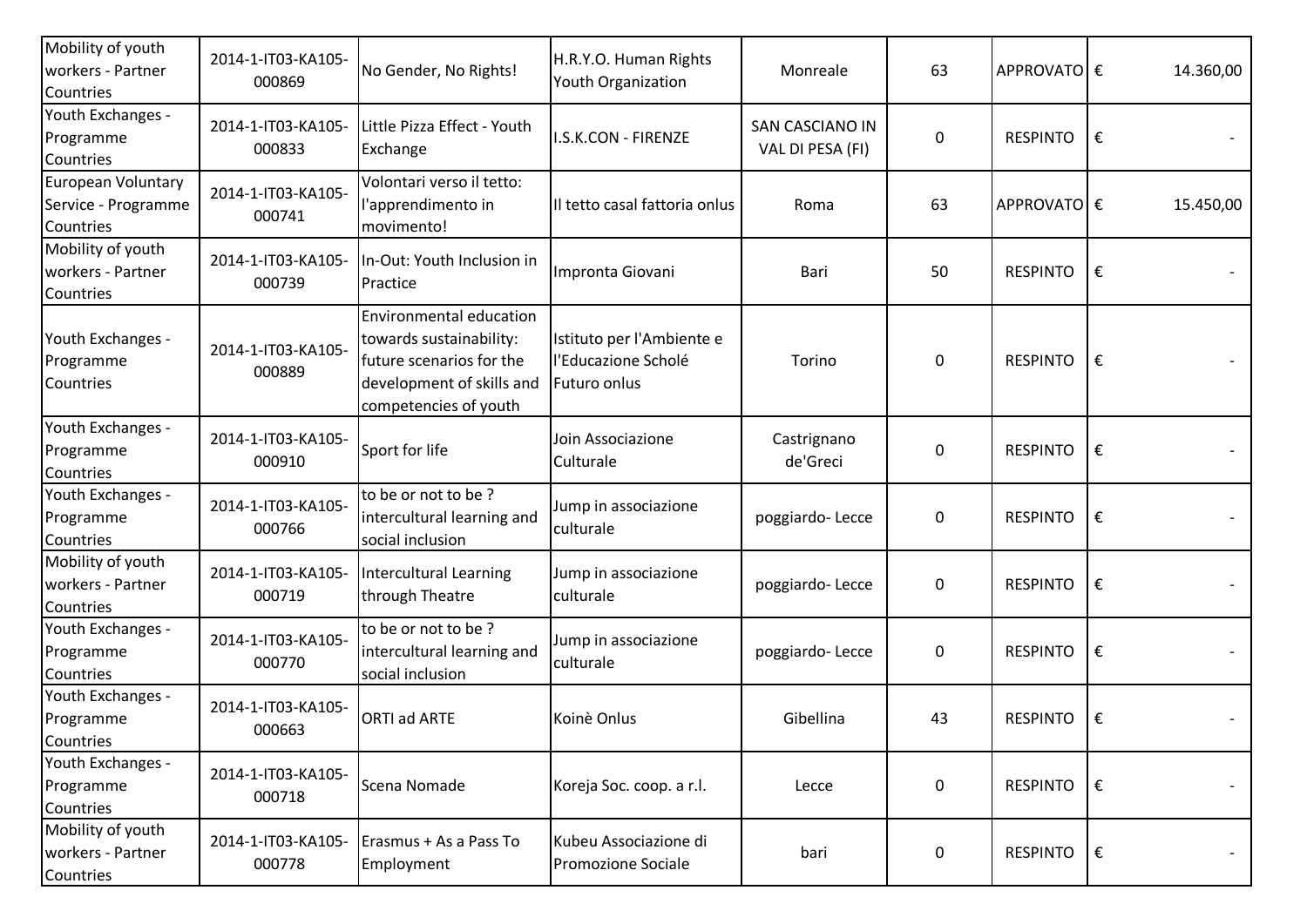| Youth Exchanges -<br><b>Partner Countries</b>          | 2014-1-IT03-KA105-<br>000779 | <b>Act Positive</b>                                                                                                     | Kubeu Associazione di<br>Promozione Sociale | bari         | 0         | <b>RESPINTO</b> | €          |           |
|--------------------------------------------------------|------------------------------|-------------------------------------------------------------------------------------------------------------------------|---------------------------------------------|--------------|-----------|-----------------|------------|-----------|
| Mobility of youth<br>workers - Partner<br>Countries    | 2014-1-IT03-KA105-<br>000785 | Promote your self-<br>efficacy! Volunteering as<br>development of skills<br>useful for entry into the<br>world of work. | Kubeu Associazione di<br>Promozione Sociale | bari         | 0         | <b>RESPINTO</b> | €          |           |
| Mobility of youth<br>workers - Partner<br>Countries    | 2014-1-IT03-KA105-<br>000702 | Various Ideas Shaping<br><b>Tactile Art</b>                                                                             | La Girobussola                              | Bologna      | $\pmb{0}$ | <b>RESPINTO</b> | €          |           |
| Mobility of youth<br>workers - Partner<br>Countries    | 2014-1-IT03-KA105-<br>000802 | <b>Visually Impaired</b><br>Sightseeing In Town                                                                         | La Girobussola                              | Bologna      | 66        | APPROVATO €     |            | 19.400,00 |
| Youth Exchanges -<br>Programme<br>Countries            | 2014-1-IT03-KA105-<br>000693 | Legality fOr Democracy!                                                                                                 | La Lanterna Onlus                           | Milano       | 37        | <b>RESPINTO</b> | €          |           |
| Mobility of youth<br>workers - Programme<br>Countries  | 2014-1-IT03-KA105-<br>000744 | <b>NON FORMAL EDUCATION</b><br>FOR YOUTH ACTIVE<br><b>CITIZENSHIP</b>                                                   | <b>LABORATORIO</b><br>MERIDIANO 2.0         | MARCELLINARA | 65        | APPROVATO €     |            | 19.306,00 |
| Youth Exchanges -<br><b>Partner Countries</b>          | 2014-1-IT03-KA105-<br>000772 | Young Europeans<br>Entrepreneurs                                                                                        | LE ROYAL                                    | Pavia        | 0         | <b>RESPINTO</b> | €          |           |
| European Voluntary<br>Service - Programme<br>Countries | 2014-1-IT03-KA105-<br>000753 | [N+N] Enjoy Environment!<br>your Energy for the Planet                                                                  | Legambiente Prato                           | Prato        | 84        | APPROVATO €     |            | 26.925,00 |
| Youth Exchanges -<br>Programme<br>Countries            | 2014-1-IT03-KA105-<br>000671 | Respet YOU, Respect ME,<br><b>Respect THE RULES</b>                                                                     | Libera Palermo                              | Palermo      | 62        | APPROVATO €     |            | 9.555,00  |
| Mobility of youth<br>workers - Partner<br>Countries    | 2014-1-IT03-KA105-<br>000794 | Tackling the crisis with<br>collaborative consumption                                                                   | Mearevolutionae                             | Anghiari     | 30        | <b>RESPINTO</b> | €          |           |
| Mobility of youth<br>workers - Programme<br>Countries  | 000842                       | 2014-1-IT03-KA105- Real Opportunity to Make<br>Entrepreneurs                                                            | Menteultima                                 | Rome         | 0         | <b>RESPINTO</b> | $\epsilon$ |           |
| Youth Exchanges -<br><b>Partner Countries</b>          | 2014-1-IT03-KA105-<br>000860 | SinergicaMenti                                                                                                          | Mille Piedi Associazione<br>culturale       | Giuggianello | 62        | APPROVATO €     |            | 10.296,00 |
| Mobility of youth<br>workers - Programme<br>Countries  | 2014-1-IT03-KA105-<br>000804 | <b>Get Connected 2</b>                                                                                                  | Mine Vaganti NGO                            | Perfugas     | 55        | <b>RESPINTO</b> | €          |           |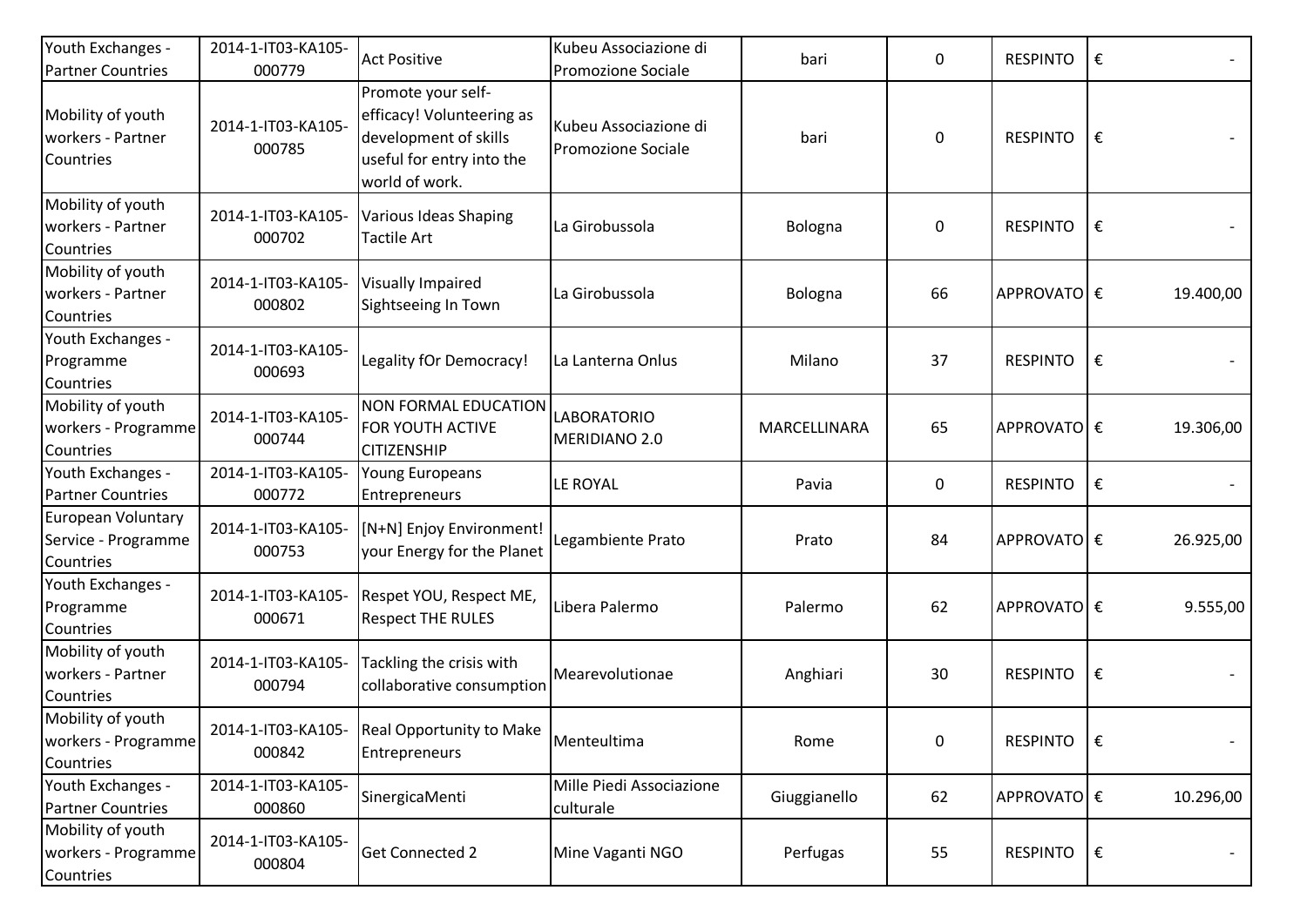| European Voluntary<br>Service - Partner<br>Countries, Youth<br>Exchanges -<br>Programme<br>Countries, Mobility of<br>youth workers -<br>Programme<br>Countries | 2014-1-IT03-KA105-<br>000912 | <b>Green Power</b>                                                                             | Mine Vaganti NGO                                 | Perfugas                            | 55 | <b>RESPINTO</b> | € |           |
|----------------------------------------------------------------------------------------------------------------------------------------------------------------|------------------------------|------------------------------------------------------------------------------------------------|--------------------------------------------------|-------------------------------------|----|-----------------|---|-----------|
| Mobility of youth<br>workers - Programme<br>Countries                                                                                                          | 2014-1-IT03-KA105-<br>000795 | Social inclusion in Public<br>spaces and Active<br>Citizenship through non<br>formal Education | Mine Vaganti NGO                                 | Perfugas                            | 64 | APPROVATO €     |   | 11.546,00 |
| Mobility of youth<br>workers - Partner<br>Countries                                                                                                            | 2014-1-IT03-KA105-<br>000805 | <b>Education Through Sport</b>                                                                 | Mine Vaganti NGO                                 | Perfugas                            | 72 | APPROVATO €     |   | 20.054,00 |
| European Voluntary<br>Service - Partner<br>Countries, European<br>Voluntary Service -<br>Programme<br>Countries                                                | 2014-1-IT03-KA105-<br>000695 | European Youth Autumn                                                                          | Municipality of Belvi                            | <b>BELVì</b>                        | 67 | APPROVATO €     |   | 38.595,00 |
| Mobility of youth<br>workers - Programme<br>Countries                                                                                                          | 2014-1-IT03-KA105-<br>000792 | In NFE We Trust!                                                                               | <b>MV</b> International                          | Sassari                             | 69 | APPROVATO €     |   | 17.373,00 |
| Youth Exchanges -<br>Programme<br>Countries                                                                                                                    | 2014-1-IT03-KA105-<br>000767 | No Hate, just Skate!                                                                           | Net in Action                                    | Bologna                             | 68 | APPROVATO €     |   | 18.339,00 |
| Youth Exchanges -<br>Programme<br>Countries                                                                                                                    | 2014-1-IT03-KA105-<br>000824 | <b>EURO CHALLENGE</b>                                                                          | OTI ITALIA - ONE TERRENE<br><b>INTERNATIONAL</b> | <b>MONTEREALE</b><br>VALCELLINA-PN- | 47 | <b>RESPINTO</b> | € |           |
| Mobility of youth<br>workers - Programme<br>Countries                                                                                                          | 2014-1-IT03-KA105-<br>000798 | Move! Passion for<br>learning, learning for<br>passion                                         | Pame Ambro                                       | Melito di Porto<br>Salvo (RC)       | 67 | APPROVATO €     |   | 17.848,00 |
| European Voluntary<br>Service - Partner<br>Countries                                                                                                           | 2014-1-IT03-KA105-<br>000737 | Ri-SVEliamoci con<br>ERASMUS+                                                                  | Parrocchia dei Santi<br>Faustino e Giovita       | Chiari                              | 62 | APPROVATO €     |   | 15.450,00 |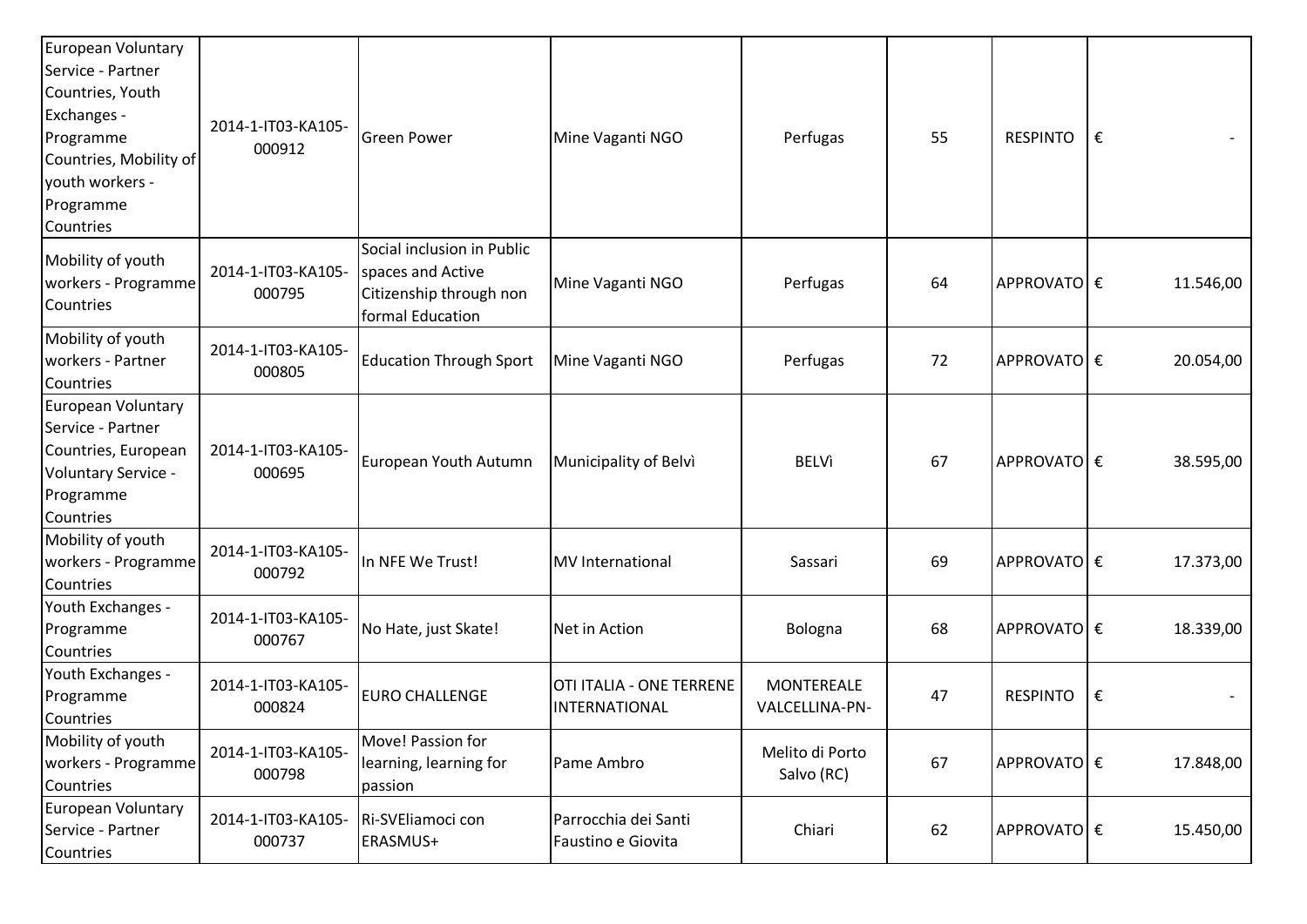| Youth Exchanges -<br>Programme<br>Countries           | 2014-1-IT03-KA105-<br>000751 | Team 4 Healthy Life                                                                | Peco - Progetti Europei di<br>Cooperazione                         | Genova                         | 67               | APPROVATO €     |            | 25.840,00 |
|-------------------------------------------------------|------------------------------|------------------------------------------------------------------------------------|--------------------------------------------------------------------|--------------------------------|------------------|-----------------|------------|-----------|
| Mobility of youth<br>workers - Programme<br>Countries | 2014-1-IT03-KA105-<br>000872 | Animate Europe                                                                     | PEPITA ONLUS                                                       | ROBECCO SUL<br><b>NAVIGLIO</b> | 0                | <b>RESPINTO</b> | €          |           |
| Mobility of youth<br>workers - Partner<br>Countries   | 2014-1-IT03-KA105-<br>000685 | Turn on Drop in                                                                    | Per Esempio                                                        | Palermo                        | 41               | <b>RESPINTO</b> | €          |           |
| Mobility of youth<br>workers - Programme<br>Countries | 2014-1-IT03-KA105-<br>000684 | Youth Workers for Early<br><b>School Leavers</b>                                   | Per Esempio                                                        | Palermo                        | 62               | APPROVATO €     |            | 2.750,00  |
| Youth Exchanges -<br><b>Partner Countries</b>         | 2014-1-IT03-KA105-<br>000717 | <b>Sharing Identities</b>                                                          | Per Esempio                                                        | Palermo                        | 65               | APPROVATO €     |            | 12.252,00 |
| Youth Exchanges -<br>Programme<br>Countries           | 2014-1-IT03-KA105-<br>000880 | The Ninth Symphony: BET-<br>OVer-European-<br>Nationalities                        | Polomnia Ensemble                                                  | Roma                           | $\boldsymbol{0}$ | <b>RESPINTO</b> | €          |           |
| Mobility of youth<br>workers - Partner<br>Countries   | 2014-1-IT03-KA105-<br>000713 | Firestarter*4Mobility                                                              | <b>PRISM Promozione</b><br>Internazionale Sicilia-<br><b>Mondo</b> | Caltanissetta                  | 53               | <b>RESPINTO</b> | €          |           |
| Mobility of youth<br>workers - Programme<br>Countries | 2014-1-IT03-KA105-<br>000799 | PCM for nonviolent<br>community development                                        | <b>PRISM Promozione</b><br>Internazionale Sicilia-<br>Mondo        | Caltanissetta                  | 57               | <b>RESPINTO</b> | €          |           |
| Mobility of youth<br>workers - Partner<br>Countries   | 2014-1-IT03-KA105-<br>000790 | LET'S ACT: Culture of<br>Peace and Social<br>Entrepreneurship in<br><b>EUROMED</b> | <b>PRISM Promozione</b><br>Internazionale Sicilia-<br>Mondo        | Caltanissetta                  | 63               | APPROVATO €     |            | 35.592,00 |
| Youth Exchanges -<br>Programme<br>Countries           | 2014-1-IT03-KA105-<br>000793 | St'Art                                                                             | <b>PRISM Promozione</b><br>Internazionale Sicilia-<br>Mondo        | Caltanissetta                  | 66               | APPROVATO €     |            | 19.606,00 |
| Youth Exchanges -<br>Programme<br>Countries           | 000738                       | 2014-1-IT03-KA105- IDEM: diversi eppure così Pro loco Brindisi<br>uguali           | Montagna                                                           | Brindisi di<br>Montagna        | 41               | <b>RESPINTO</b> | l€         | $-$       |
| Youth Exchanges -<br>Programme<br>Countries           | 2014-1-IT03-KA105-<br>000857 | ON THE ROAD                                                                        | PRO LOCO L'ARABA<br><b>FENICIA</b>                                 | Sambuca di Sicilia             | 45               | <b>RESPINTO</b> | $\epsilon$ |           |
| Youth Exchanges -<br><b>Partner Countries</b>         | 2014-1-IT03-KA105-<br>000813 | <b>ART ACT TOGETHER 2</b>                                                          | PRO LOCO L'ARABA<br><b>FENICIA</b>                                 | Sambuca di Sicilia             | 61               | APPROVATO €     |            | 18.070,00 |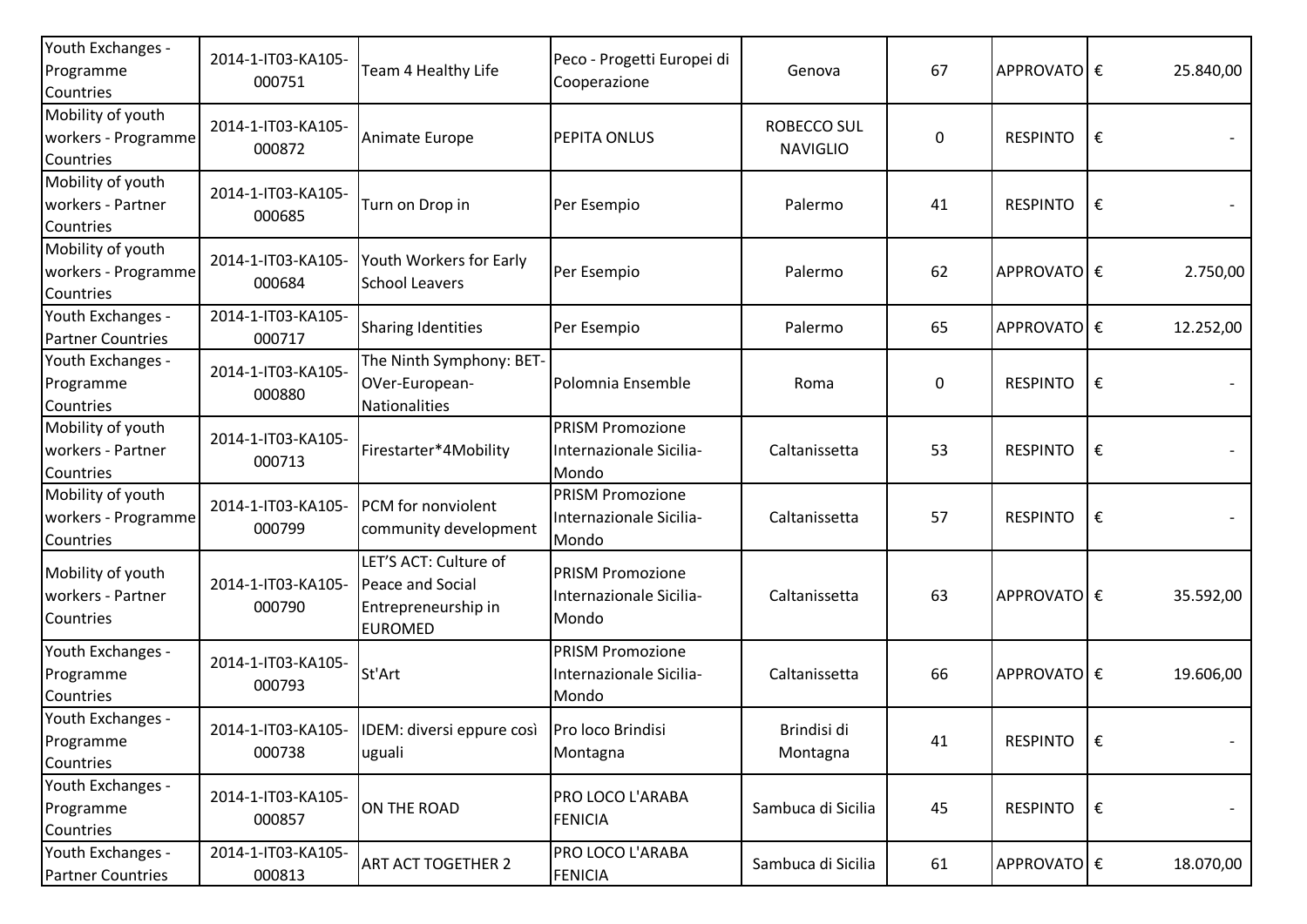| European Voluntary<br>Service - Partner<br>Countries        | 2014-1-IT03-KA105-<br>000700 | <b>TOGETHER</b>                                                                                             | PROMOZIONE SOCIETA<br><b>COOPERATIVA SOCIALE</b> | Acireale     | 64 | APPROVATO €     |   | 27.885,00 |
|-------------------------------------------------------------|------------------------------|-------------------------------------------------------------------------------------------------------------|--------------------------------------------------|--------------|----|-----------------|---|-----------|
| Mobility of youth<br>workers - Programme<br>Countries       | 2014-1-IT03-KA105-<br>000803 | <b>TRADITIONAL crafts NEW</b><br>tools for<br>entrepreneurship&interge CUSIO-OSSOLA<br>nerational education | PROVINCIA DEL VERBANO-                           | Verbania     | 57 | <b>RESPINTO</b> | € |           |
| Youth Exchanges -<br>Programme<br>Countries                 | 2014-1-IT03-KA105-<br>000904 | It's up to you                                                                                              | PROVINCIA DEL VERBANO-<br>CUSIO-OSSOLA           | Verbania     | 61 | APPROVATO €     |   | 10.065,00 |
| Youth Exchanges -<br>Programme<br>Countries                 | 2014-1-IT03-KA105-<br>000815 | Work & Progress                                                                                             | PSICOTABU'                                       | Palermo      | 0  | <b>RESPINTO</b> | € |           |
| Youth Exchanges -<br>Programme<br>Countries                 | 2014-1-IT03-KA105-<br>000818 | Work & Progress                                                                                             | PSICOTABU'                                       | Palermo      | 48 | <b>RESPINTO</b> | € |           |
| Mobility of youth<br>workers - Programme<br>Countries       | 2014-1-IT03-KA105-<br>000871 | Equal chance for all - a<br>chance for better future                                                        | Riciclidea                                       | prato        | 70 | APPROVATO  €    |   | 24.420,00 |
| Mobility of youth<br>workers - Programme<br>Countries       | 2014-1-IT03-KA105-<br>000867 | U <sub>18</sub>                                                                                             | Sabbeen Group                                    | Sabbioneta   | 60 | APPROVATO €     |   | 12.570,00 |
| Youth Exchanges -<br>Programme<br>Countries                 | 2014-1-IT03-KA105-<br>000870 | A long time agotoday                                                                                        | Sabbeen Group                                    | Sabbioneta   | 60 | APPROVATO €     |   | 16.910,00 |
| Youth Exchanges -<br>Programme<br>Countries                 | 2014-1-IT03-KA105-<br>000874 | Cool European Citizen                                                                                       | Sabbeen Group                                    | Sabbioneta   | 62 | APPROVATO €     |   | 12.280,00 |
| Mobility of youth<br>workers - Programme<br>Countries       | 2014-1-IT03-KA105-<br>000812 | Youth For Sport in Action                                                                                   | Scambieuropei                                    | Montegranaro | 54 | <b>RESPINTO</b> | € |           |
| <b>European Voluntary</b><br>Service - Partner<br>Countries | 2014-1-IT03-KA105-<br>000689 | <b>Volunteering in Peace</b>                                                                                | Scambieuropei                                    | Montegranaro | 55 | <b>RESPINTO</b> | € |           |
| <b>European Voluntary</b><br>Service - Partner<br>Countries | 2014-1-IT03-KA105-<br>000690 | EU-nite                                                                                                     | Scambieuropei                                    | Montegranaro | 60 | APPROVATO €     |   | 15.840,00 |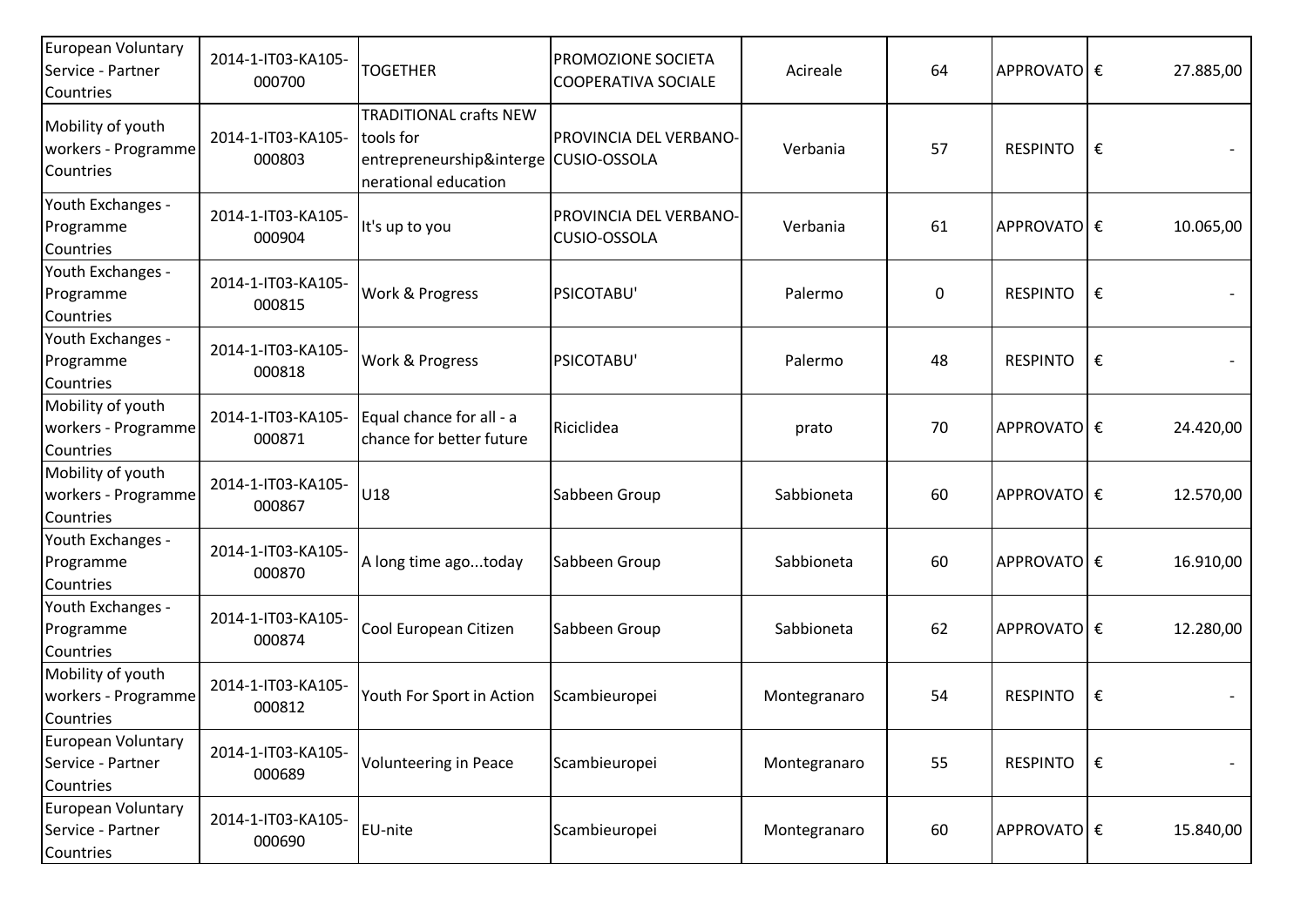| <b>European Voluntary</b><br>Service - Partner                                                        | 2014-1-IT03-KA105-           | SAMARA KINDERGARDENS Scambieuropei                                                |                                                                    | Montegranaro             | 60 | APPROVATOE€     |   | 21.140,00 |
|-------------------------------------------------------------------------------------------------------|------------------------------|-----------------------------------------------------------------------------------|--------------------------------------------------------------------|--------------------------|----|-----------------|---|-----------|
| Countries                                                                                             | 000830                       |                                                                                   |                                                                    |                          |    |                 |   |           |
| European Voluntary<br>Service - Partner<br>Countries                                                  | 2014-1-IT03-KA105-<br>000762 | LIVING UTOPIA, BUILDING Servizio Civile<br><b>INCLUSION</b>                       | Internazionale                                                     | <b>ROME</b>              | 63 | APPROVATO €     |   | 18.175,00 |
| Youth Exchanges -<br><b>Partner Countries</b>                                                         | 2014-1-IT03-KA105-<br>000791 | We Love Europe (Dalla<br>"Terra dei Fuochi" un<br>nuovo approccio all'<br>Europa) | Società Cooperativa<br>Sociale C & C Onlus                         | <b>Piedimonte Matese</b> | 65 | APPROVATO €     |   | 20.658,00 |
| Youth Exchanges -<br>Programme<br>Countries                                                           | 2014-1-IT03-KA105-<br>000677 | Guess Who's Coming to<br>Dinner                                                   | Società cooperativa<br>sociale Sumo                                | Venezia Mestre           | 65 | APPROVATOE€     |   | 16.452,00 |
| Youth Exchanges -<br><b>Partner Countries</b>                                                         | 2014-1-IT03-KA105-<br>000876 | Desert Rose                                                                       | South Europe Youth<br>Forum                                        | Andrano                  | 63 | APPROVATOE€     |   | 18.348,00 |
| Mobility of youth<br>workers - Partner<br>Countries                                                   | 2014-1-IT03-KA105-<br>000821 | Vote for Peace                                                                    | <b>Sparkles</b>                                                    | Arezzo                   | 63 | APPROVATOE€     |   | 14.342,00 |
| Mobility of youth<br>workers - Programme<br>Countries, Youth<br>Exchanges -<br>Programme<br>Countries | 2014-1-IT03-KA105-<br>000811 | New tech 4 job                                                                    | Sportello Elp                                                      | Mola di Bari             | 33 | <b>RESPINTO</b> | € |           |
| Mobility of youth<br>workers - Partner<br>Countries                                                   | 2014-1-IT03-KA105-<br>000714 | Employability Myth or<br>Reality                                                  | Step4Inclusion                                                     | Bologna                  | 0  | <b>RESPINTO</b> | € |           |
| Mobility of youth<br>workers - Partner<br>Countries                                                   | 2014-1-IT03-KA105-<br>000768 | Employability Myth or<br>Reality                                                  | Step4Inclusion                                                     | Bologna                  | 35 | <b>RESPINTO</b> | € |           |
| European Voluntary<br>Service - Programme<br>Countries                                                | 2014-1-IT03-KA105-<br>000686 | <b>STRANA EVS IDEA</b>                                                            | STRANAIDEA Società<br>Cooperativa Sociale<br>Impresa Sociale Onlus | <b>TORINO</b>            | 0  | RESPINTO        | € |           |
| European Voluntary<br>Service - Programme<br>Countries                                                | 2014-1-IT03-KA105-<br>000756 | <b>STRANA EVS IDEA</b>                                                            | STRANAIDEA Società<br>Cooperativa Sociale<br>Impresa Sociale Onlus | <b>TORINO</b>            | 75 | APPROVATO €     |   | 53.850,00 |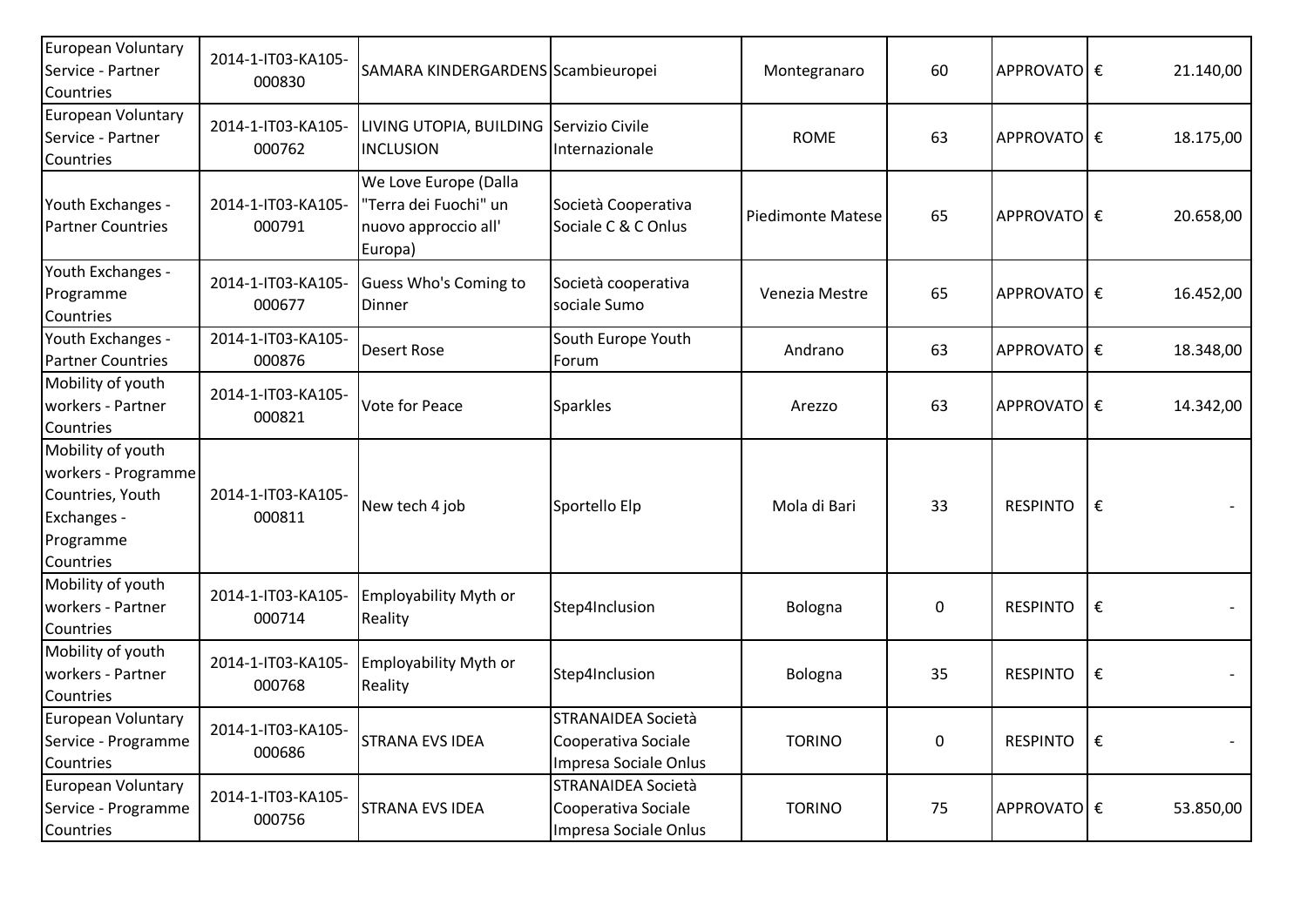| Mobility of youth<br>workers - Partner<br>Countries   | 2014-1-IT03-KA105-<br>000730 | Are you/th visible?                                            | Studio Progetto Società<br>Cooperativa Sociale    | Cornedo Vicentino | 65        | APPROVATOE€     |   | 28.480,00         |
|-------------------------------------------------------|------------------------------|----------------------------------------------------------------|---------------------------------------------------|-------------------|-----------|-----------------|---|-------------------|
| European Voluntary<br>Service - Partner<br>Countries  | 2014-1-IT03-KA105-<br>000861 | East Wind, West Wind                                           | Studio Progetto Società<br>Cooperativa Sociale    | Cornedo Vicentino | 70        | APPROVATO €     |   | 26.700,00         |
| Mobility of youth<br>workers - Programme<br>Countries | 2014-1-IT03-KA105-<br>000907 | Make your project visible<br>and inspiring!                    | <b>Sulcis's Youth Onlus</b>                       | Iglesias          | 43        | <b>RESPINTO</b> | € |                   |
| Youth Exchanges -<br><b>Partner Countries</b>         | 2014-1-IT03-KA105-<br>000840 | Learn from Experience<br>break into the Future                 | <b>Sulcis's Youth Onlus</b>                       | Iglesias          | 61        | APPROVATOE€     |   | 20.036,00         |
| Youth Exchanges -<br>Programme<br>Countries           | 2014-1-IT03-KA105-<br>000681 | CreatIVe Eco Thinking                                          | <b>Tamat Centro Studi</b><br>Formazione e Ricerca | Perugia           | 60        | APPROVATO €     |   | 9.875,00          |
| Youth Exchanges -<br>Programme<br>Countries           | 2014-1-IT03-KA105-<br>000827 | Culture and diversity for<br>Europe                            | Terra di Mezzo                                    | Vallefiorita      | 53        | <b>RESPINTO</b> | € |                   |
| Mobility of youth<br>workers - Programme<br>Countries | 2014-1-IT03-KA105-<br>000797 | Tourism=Youth                                                  | Tesori d'Etruria                                  | Viterbo           | 51        | <b>RESPINTO</b> | € | $\qquad \qquad -$ |
| Youth Exchanges -<br>Programme<br>Countries           | 2014-1-IT03-KA105-<br>000838 | Clean up!                                                      | THE FACTORY                                       | palermo           | $\pmb{0}$ | <b>RESPINTO</b> | € |                   |
| Youth Exchanges -<br>Programme<br>Countries           | 2014-1-IT03-KA105-<br>000841 | Clean up!                                                      | THE FACTORY                                       | palermo           | 62        | APPROVATO €     |   | 11.770,00         |
| European Voluntary<br>Service - Partner<br>Countries  | 2014-1-IT03-KA105-<br>000775 | <b>Europe Connecting</b><br>Generations                        | UNISER SOC. COOP.<br><b>ONLUS</b>                 | <b>FORLI</b>      | 65        | APPROVATO €     |   | 42.700,00         |
| Mobility of youth<br>workers - Programme<br>Countries | 2014-1-IT03-KA105-<br>000891 | Erasmus+ crossing the<br>borders                               | Vedogiovane Società<br>Cooperativa Sociale        | Borgomanero       | 75        | APPROVATO €     |   | 13.776,00         |
| Mobility of youth<br>workers - Partner<br>Countries   | 2014-1-IT03-KA105-<br>000899 | Volunteering: A Youth<br><b>Empowerment Instrument</b>         | Vicolocorto                                       | Pesaro            | 48        | RESPINTO        | € |                   |
| Mobility of youth<br>workers - Partner<br>Countries   | 2014-1-IT03-KA105-<br>000859 | Youth Empowerment and<br>Nonviolent Conflict<br>Transformation | Vicolocorto                                       | Pesaro            | 60        | APPROVATO €     |   | 15.356,00         |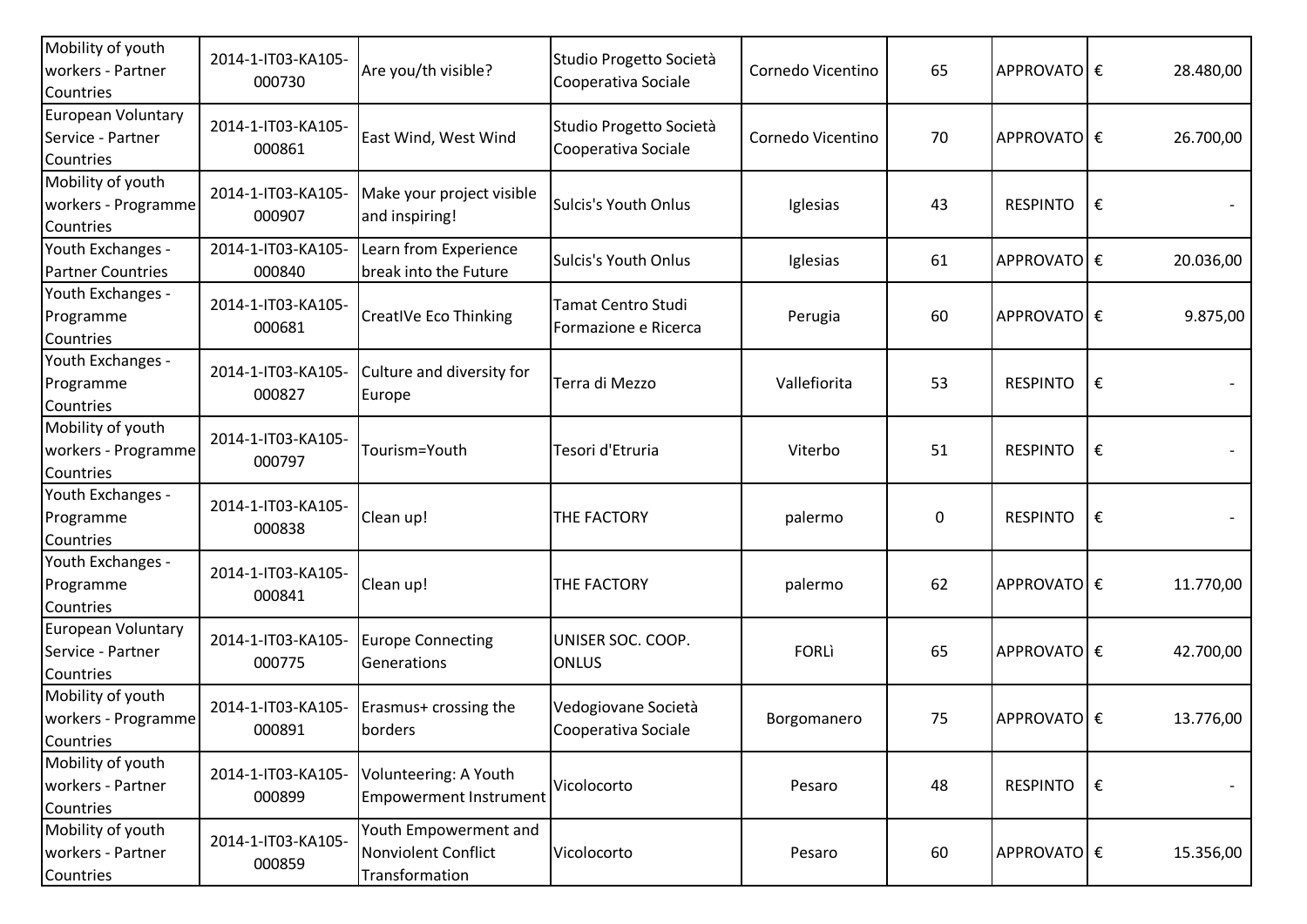| APPROVATO €     |   |                                                          |
|-----------------|---|----------------------------------------------------------|
|                 |   | 30.400,00                                                |
|                 |   | 13.580,00                                                |
| <b>RESPINTO</b> | € |                                                          |
| <b>RESPINTO</b> | € |                                                          |
| <b>RESPINTO</b> | € |                                                          |
| <b>RESPINTO</b> | € |                                                          |
|                 |   | 10.940,00                                                |
| <b>RESPINTO</b> | € |                                                          |
| <b>RESPINTO</b> | € |                                                          |
| <b>RESPINTO</b> | € |                                                          |
|                 |   | 20.643,00                                                |
|                 |   | 19.550,00                                                |
|                 |   | APPROVATO €<br>APPROVATO €<br>APPROVATO €<br>APPROVATO € |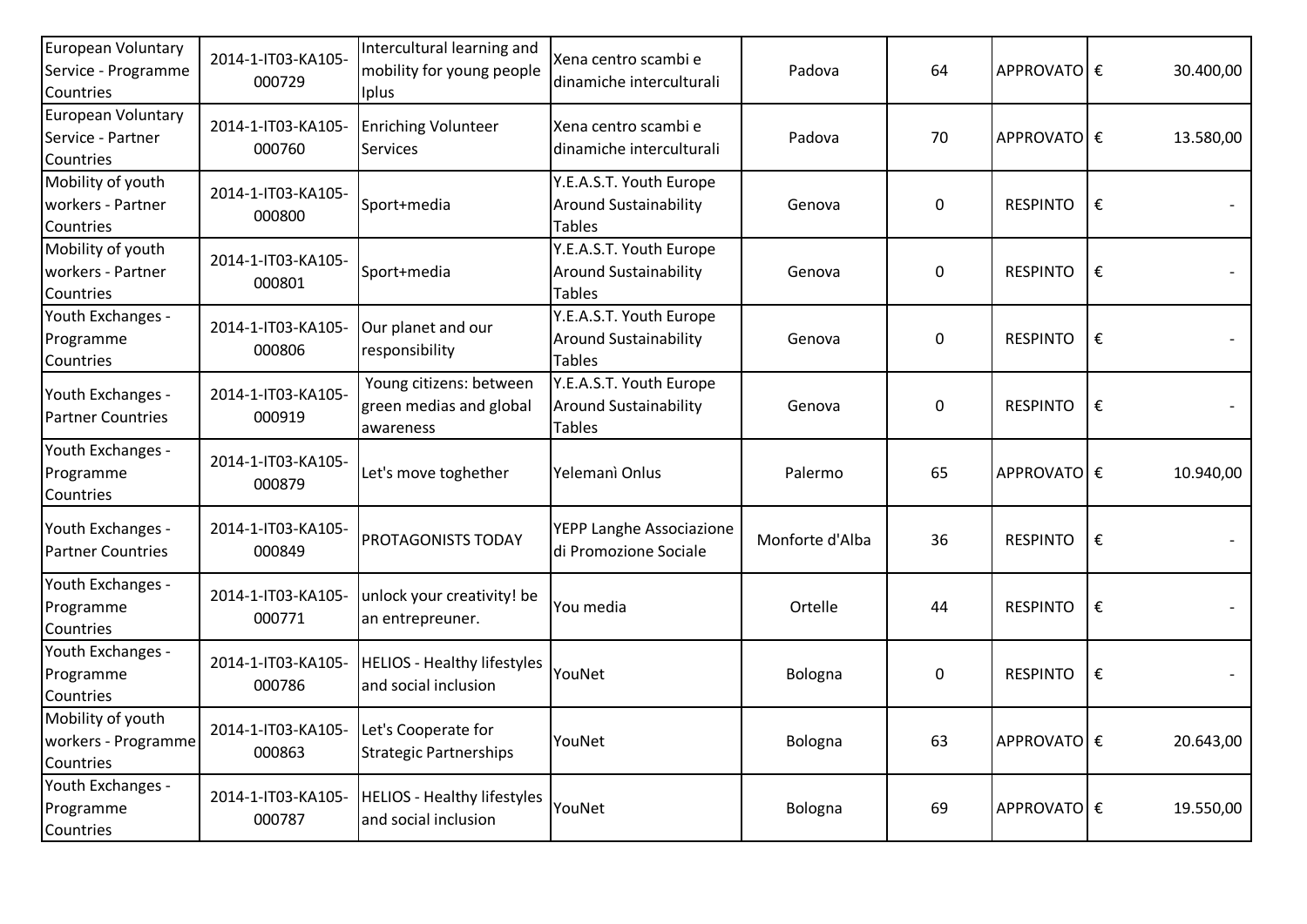| European Voluntary<br>Service - Partner<br>Countries                                   | 2014-1-IT03-KA105-<br>000911 | <b>Follow Your Compass</b>                               | YouNet                                                           | Bologna       | 69          | APPROVATO €     |   | 19.110,00 |
|----------------------------------------------------------------------------------------|------------------------------|----------------------------------------------------------|------------------------------------------------------------------|---------------|-------------|-----------------|---|-----------|
| Mobility of youth<br>workers - Partner<br>Countries                                    | 2014-1-IT03-KA105-<br>000834 | Youth in Expo                                            | Young Effect Association                                         | Magenta       | 40          | <b>RESPINTO</b> | € |           |
| Mobility of youth<br>workers - Programme<br>Countries                                  | 2014-1-IT03-KA105-<br>000679 | ReCreActive                                              | YOUNG MEN'S CHRISTIAN<br><b>ASSOCIATION</b><br><b>PARTHENOPE</b> | <b>NAPOLI</b> | $\mathbf 0$ | <b>RESPINTO</b> | € |           |
| Youth Exchanges -<br><b>Partner Countries</b>                                          | 2014-1-IT03-KA105-<br>000694 | Future is here!                                          | YOUNG MEN'S CHRISTIAN<br><b>ASSOCIATION</b><br><b>PARTHENOPE</b> | <b>NAPOLI</b> | $\mathbf 0$ | <b>RESPINTO</b> | € |           |
| Mobility of youth<br>workers - Programme<br>Countries                                  | 2014-1-IT03-KA105-<br>000706 | ReCreActive                                              | YOUNG MEN'S CHRISTIAN<br><b>ASSOCIATION</b><br>PARTHENOPE        | <b>NAPOLI</b> | 45          | <b>RESPINTO</b> | € |           |
| Youth Exchanges -<br><b>Partner Countries</b>                                          | 2014-1-IT03-KA105-<br>000764 | Future is here!                                          | YOUNG MEN'S CHRISTIAN<br><b>ASSOCIATION</b><br><b>PARTHENOPE</b> | <b>NAPOLI</b> | 48          | <b>RESPINTO</b> | € |           |
| Youth Exchanges -<br><b>Partner Countries</b>                                          | 2014-1-IT03-KA105-<br>000892 | 3 D<br>'Discovery.Diversity.Devel YOUROPE<br>opment" - 2 |                                                                  | termoli       | 35          | <b>RESPINTO</b> | € |           |
| Youth Exchanges -<br>Partner Countries,<br>Youth Exchanges -<br>Programme<br>Countries | 2014-1-IT03-KA105-<br>000887 | Legality for a new world                                 | <b>YOUROPE</b>                                                   | termoli       | 47          | <b>RESPINTO</b> | € |           |
| Mobility of youth<br>workers - Programme<br>Countries                                  | 2014-1-IT03-KA105-<br>000898 | Raise your voice/Yeah we<br>coach                        | Youth Action for Peace -<br>Bologna                              | Bologna       | 48          | <b>RESPINTO</b> | € |           |
| Youth Exchanges -<br>Programme<br>Countries                                            | 2014-1-IT03-KA105-<br>000847 | Overcome your limits                                     | Youth4youth                                                      | <b>Boves</b>  | $\mathbf 0$ | <b>RESPINTO</b> | € |           |
| Mobility of youth<br>workers - Partner<br>Countries                                    | 2014-1-IT03-KA105-<br>000789 | Let's put the pieces<br>together                         | YUT - YOUTH UNION<br><b>THINK</b>                                | Rome          | 0           | <b>RESPINTO</b> | € |           |